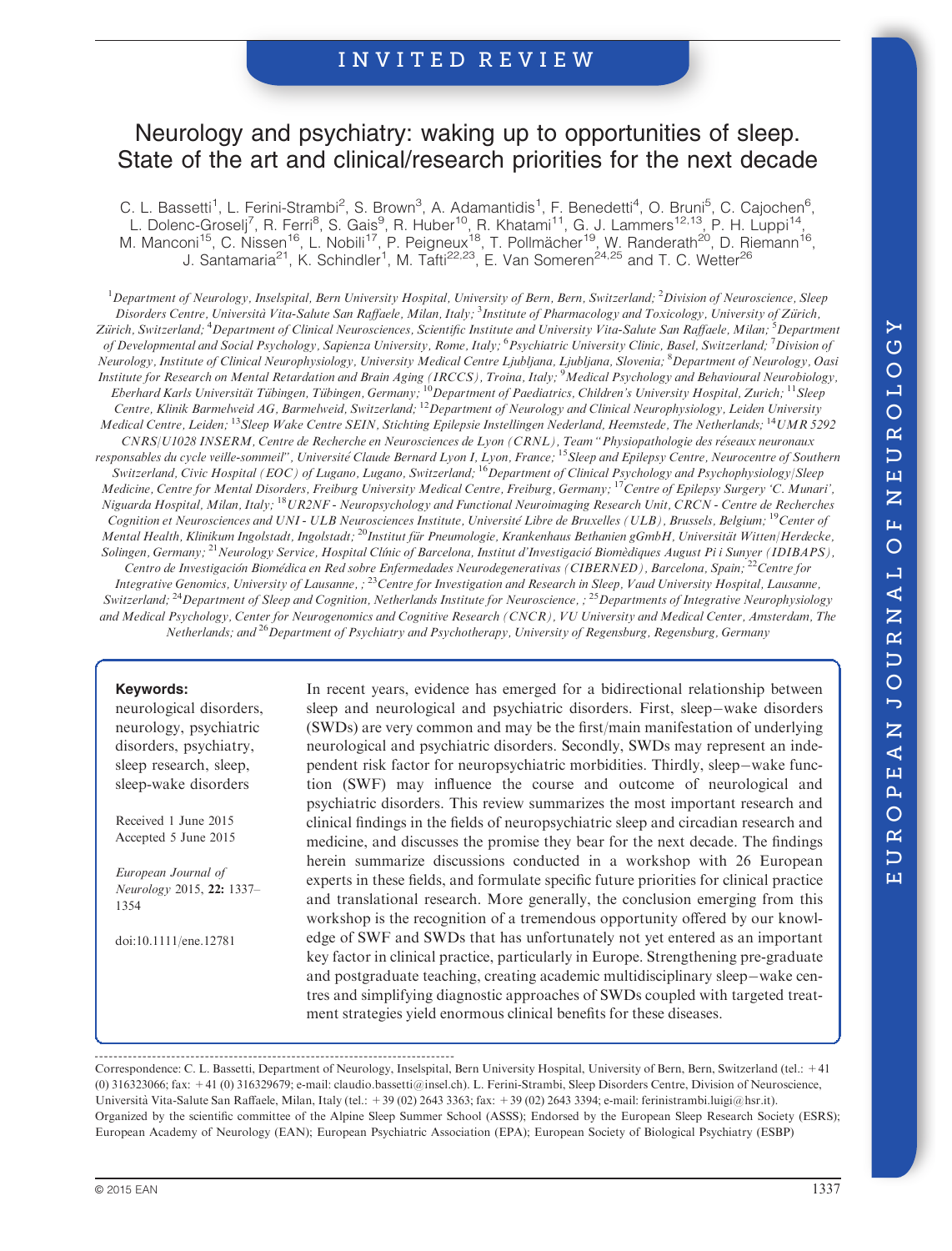# Introduction

The last decade has brought exciting research findings and medical insights that demonstrate the key involvement of sleep in several neurological and psychiatric disorders.

These main achievements can be summarized in the following five domains.

- 1 Epidemiology: Sleep-wake disturbances (SWDs) are extremely prevalent in patients with neurological and psychiatric (Table 1) disorders [1]. This very frequent comorbidity is linked to the neurobiology of sleep, psychiatric and neurological functions. Mechanistically, this comorbidity is probably based on overlapping neuronal networks and common neurotransmitter systems (Fig. 1a–c).
- 2 Diagnostic value: SWDs represent an independent risk factor for neurological and psychiatric disorders. Sleep-disordered breathing (SDB), for example, was shown to be an independent predictor for stroke [2]. Detrimental effects of SDB, and possibly also of insomnia and restless legs syndrome (RLS), upon cardiovascular functions have been documented and recently linked with data on

increased long-term cardiovascular morbidity and mortality [3–5] (Fig. 2). Furthermore, SWDs may be the first or main manifestation of neurological and psychiatric disorders. For example, rapid eye movement (REM) sleep behaviour disorder (RBD) is most commonly symptomatic of an underlying neurodegenerative disorder [6]. Insomnia can be the first manifestation of depression; and chronic insomnia of unknown origin is significantly associated with an increased risk for depression (and eventually suicidality) [7]. Hypersomnia/excessive daytime sleepiness (EDS) can be amongst the first manifestations of parkinsonism [8]. Subtle disturbances of circadian rhythms are present in early stages of Alzheimer's disease [9] whilst clinically evident disturbances of circadian rhythms and/or modulation of neuropsychiatric functions are a common feature of seasonal affective disorder, late stage Alzheimer's disease, Parkinson's disease and psychiatric disorders such as major depressive disorder, bipolar disorder and schizophrenia [10].

3 Treatment and prognosis: SWDs may have a detrimental effect on the course of different neurological and psychiatric disorders. SDB, for example,

Table 1 Frequency of sleep-wake disturbances (SWDs) in patients with neurological and psychiatric disorders

|                      |                    |                     |              |            |               | Circadian   |                                                            |
|----------------------|--------------------|---------------------|--------------|------------|---------------|-------------|------------------------------------------------------------|
|                      | Insomnia           | $EDS-H-F$           | <b>SDB</b>   | <b>RLS</b> | Parasomnia    | disease     | Special features                                           |
| Neurology            |                    |                     |              |            |               |             |                                                            |
| Stroke               | $^{+}$             | $^{+}$              | $^{+++}$     | $^{++}$    | $^{+}$        | $^{+}$      | Severe hypersomnia in<br>bithalamic lesion                 |
|                      |                    |                     |              |            |               |             | Central sleep apnoea in<br>brainstem lesion                |
| Parkinsonism         | $+/++a$            | $+/+++a$            | $^{++}$      | $^{++}$    | $+++^{\rm b}$ | $^{++}$     | Stridor in multiple system atrophy<br>(Shy-Drager variant) |
| Dementia             | $^{++}$            | $^{++}$             | $^{+}$       | $+$        | $++$          | $^{+++}$    | Sundowning                                                 |
| Epilepsy             | $^{+}$             | $++$                | $+$          | $+$        | $^{++}$       | $+$         | Nocturnal frontal lobe epilepsy                            |
| Headache             | $^{++}$            | $+$                 | $++^c$       | $^{++}$    | $^{+}$        | $+$         | Hypnic headache                                            |
|                      |                    |                     |              |            |               |             | Exploding head syndrome                                    |
| Multiple sclerosis   | $++^d$             | $++$                | $+$          | $^{++}$    | $^{+}$        | $+$         | Daytime F                                                  |
| Neuromuscular dis    | $+$                | $++$                | $^{+++}$     | $+$        | $^{+}$        | $^{+}$      | H in myotonia Steinert                                     |
| Head trauma          | $^{++}$            | $^{+++}$            | $^{+}$       | $+$        | $^{+}$        | $+$         |                                                            |
| Psychiatry           |                    |                     |              |            |               |             |                                                            |
| Anxiety              | $+++e$             | $+/++$ <sup>f</sup> | $^{+}$       | $+$        | $^{+}$        | $+$         | Nocturnal panic attacks                                    |
| Depression           | $+++{}^g$          | $+/++h$             | $^{++}$      | $++^h$     | $+$           | $++^1$      |                                                            |
| Bipolar disorder     | $+++$ <sup>j</sup> | $+$                 | $^{+}$       | $+$        | $^{+}$        | $+$         |                                                            |
| Schizophrenia        | $^{++}$            | $++$                | $+$          | $+$        | $^{+}$        | $+++^{k,1}$ |                                                            |
| Drug/substance abuse | $^{+++m}$          | $++/+++n$           | $++^{\circ}$ | $+$        | $++^{\rm p}$  | $+$         | Withdrawal symptoms                                        |

Frequency of occurrence: + low (similar to general population or slightly more frequent); ++ moderate (higher than in general population); +++ high (at least 50% of patients). EDS, excessive daytime sleepiness; H, hypersomnia; F, fatigue; RLS, restless legs syndrome; SDB, sleep-disordered breathing.<sup>a</sup> In advanced stages/late course of the disease; <sup>b</sup>rapid eye movement behaviour disorder; <sup>c</sup>morning headache as a symptom of SDB, SDB triggering migraine/cluster headache; dacute recurrent insomnia due to interferon and steroid treatments; especially difficulties in initiating sleep; fsecondary to anxiolytic drugs; <sup>g</sup>especially maintenance insomnia with early morning awakenings; hsecondary to antidepressant drugs; <sup>i</sup>tendency to the advanced phase shift pattern; <sup>j</sup>insomnia with restriction of time in bed preceding or during the maniac phase; <sup>k</sup>many variants of circadian rhythm disturbances due to reduced social interaction, isolation or medication; <sup>1</sup>circadian rhythm disruption often precedes schizophrenia symptoms; <sup>m</sup>secondary to excitant substances/drugs; <sup>n</sup>secondary to sedative drugs; <sup>o</sup>central apnoeas secondary to opioids or exacerbations of obstructive sleep apnoeas secondary to sedative/benzodiazepine drugs; <sup>p</sup>confusional arousals due to drug medication.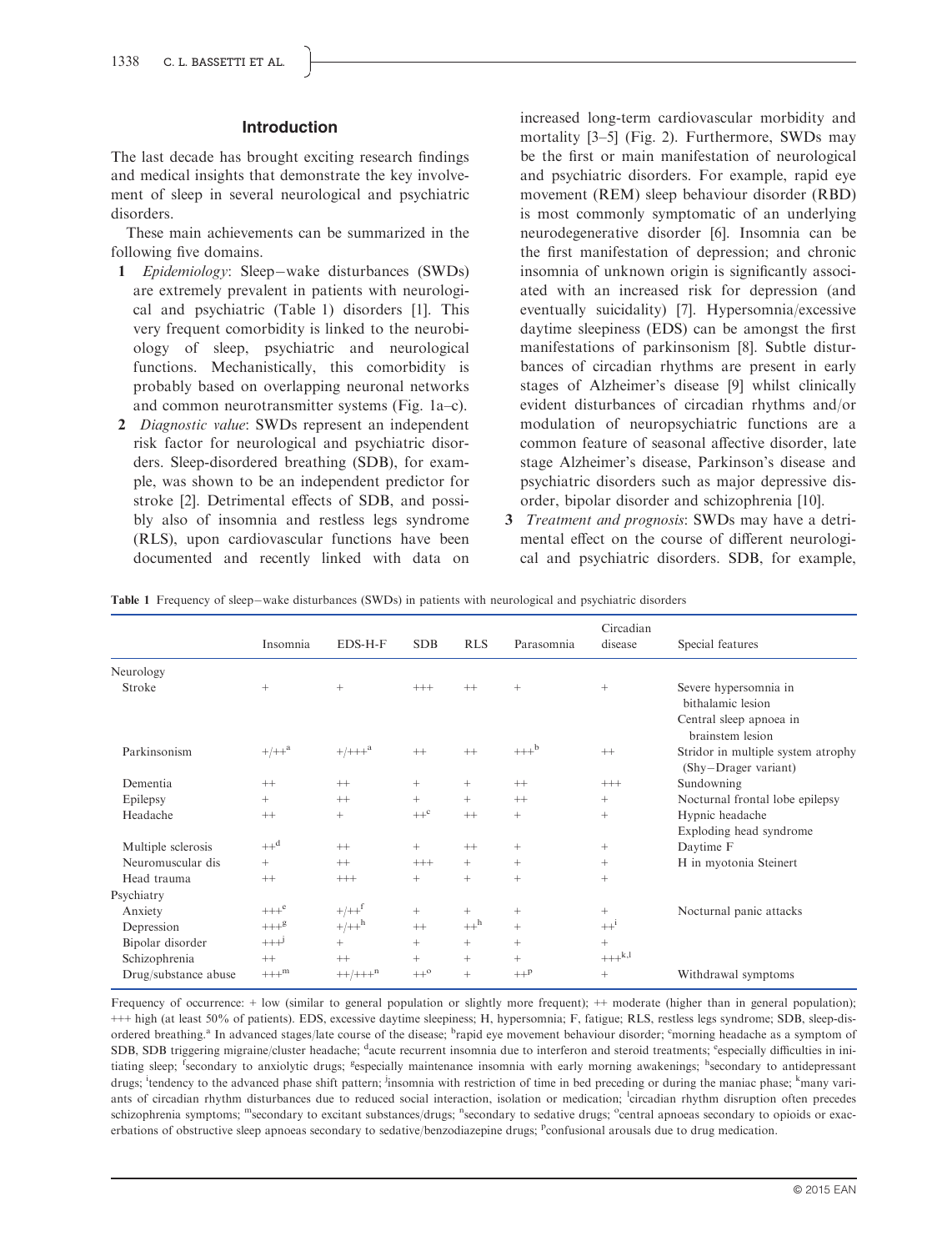

Figure 1 (a) Neuroanatomy and neurochemistry of sleep-wake functions (SWFs)/circuits (wakefulness). For details on specific functions/interactions of these neuronal networks see elsewhere [1,95]. Illustration by Anja Giger, Neurocenter, University Hospital, Inselspital, Bern, Switzerland. (b) Neuroanatomy and neurochemistry of SWFs/circuits (sleep onset/non-rapid-eye-movement sleep). For details on specific functions/interactions of these neuronal networks see elsewhere [1,95]. Illustration by Anja Giger, Neurocenter, University Hospital, Inselspital, Bern, Switzerland. (c) Neuroanatomy and neurochemistry of SWFs/circuits (REM sleep). For details on specific functions/interactions of these neuronal networks see elsewhere [1,95]. Illustration by Anja Giger, Neurocenter, University Hospital, Inselspital, Bern, Switzerland. PLH, posterior lateral hypothalamus; TMN, tubero-mamillary nucleus; LDT/PPT, laterodorsal tegmental nucleus/pedunculopontine tegmental nucleus; DR, dorsal raphe nucleus; LC, locus coeruleus; vlPAG, ventrolateral periaqueductal gray; VLPO, ventrolateral pre-optic nucleus; BF, basal forebrain; SLD, sublaterodorsal nucleus (just ventral to LC).

was shown to worsen the outcome of stroke and epilepsy and to affect cognition [11–13]. On the other hand, specific treatment of SWDs in neurological and psychiatric patients can have positive consequences on neuropsychiatric disease manifestations and progression, and eventually improve quality of life and survival. For example, treatment with continuous positive air pressure (CPAP) can improve seizure control in patients with epilepsy, whereas light and melatonin can ameliorate cognitive functions in dementia patients [14,15]. Finally, drugs used in neurological and psychiatric patients may cause or worsen SWDs, e.g. sleep attacks/ EDS or insomnia with dopaminergic drugs in patients with parkinsonism; RBD and RLS caused by antidepressants [16,17].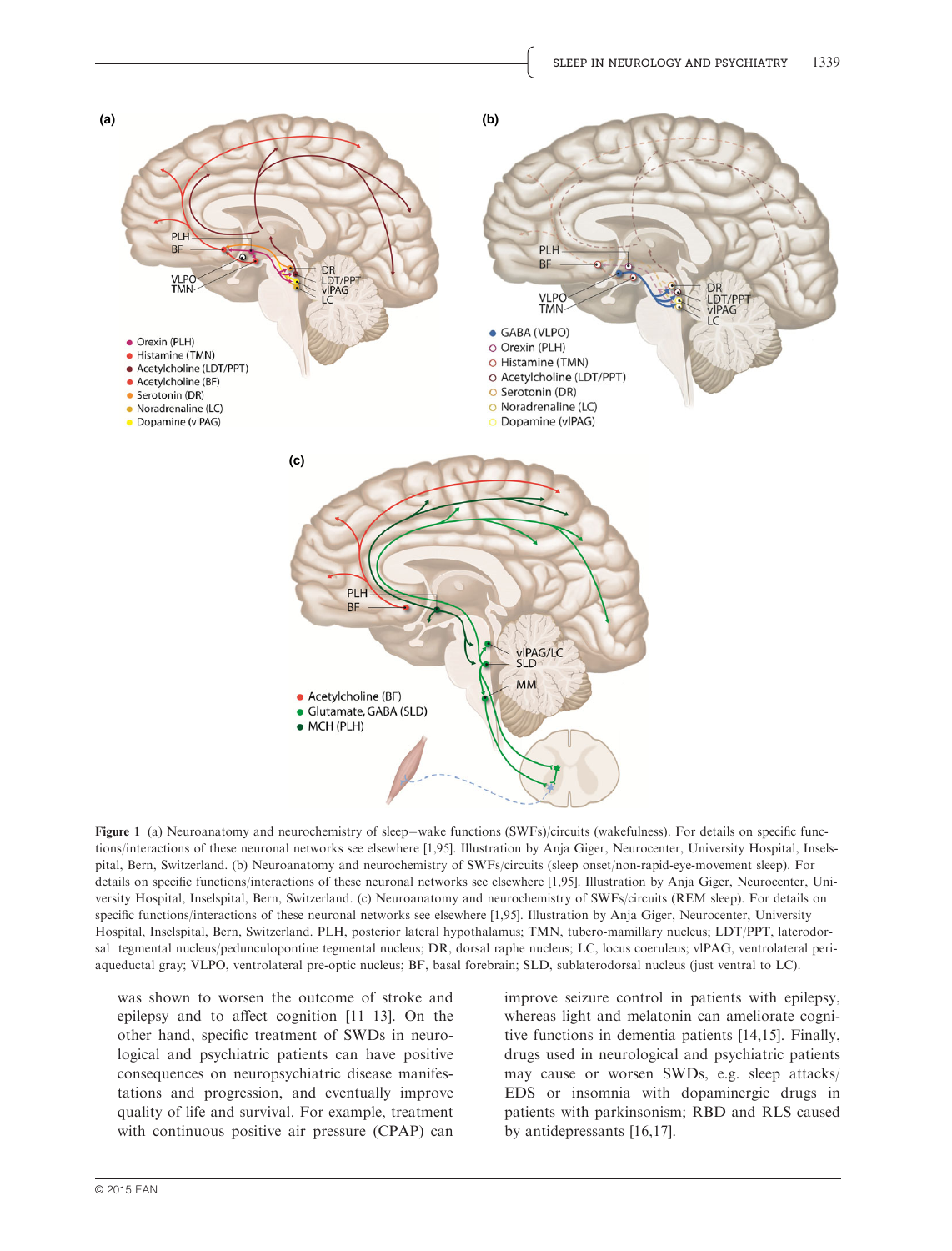

- 4 Neurobiological insights gained from the study of SWDs: recent clinical and translational sleep/circadian studies – including the development of a few animal models [18] – provided interesting new insights for the entire field of neurobiology. The discovery of an animal model of narcolepsy has enhanced our understanding of hypothalamic mechanisms of sleep-wake regulation, but also more generally of motor, autonomic and emotional functions in the healthy brain [1]. The observation of a disturbance of circadian functions in patients with seasonal affective disorder, Alzheimer's disease and bipolar disorders suggests a crucial involvement of chronobiological rhythms in the pathophysiology of these conditions [10]. Our understanding of RBD as an early manifestation of neurodegeneration heralded a series of studies that provided evidence for a direct involvement of sleep-wake related neuronal mechanisms in progressive neuronal loss [19]. Finally, studies on nocturnal epilepsy and complex motor parasomnias have broadened our understanding of the neurobiology of consciousness and emotional behaviours [20].
- 5 The neurobiology of sleep and its relevance for the fields of neurology and psychiatry: significant developments in our understanding of the neurobiology of sleep have implications for our understanding of neurological and psychiatric disorders. First, neuroplasticity supporting memory consolidation and

Figure 2 Periodic limb movements (PLMs) in sleep and obstructive sleep apnoea (OSA) events lead to similar arousal and cardiovascular responses [increase in heart rate variability (HRV), systolic and diastolic blood pressure], which in the long term increase cardiovascular and cerebrovascular morbidity (e.g. stroke) and mortality.

learning processes were shown to rely upon sleep and have major implications for both the healthy, the aging and the diseased brain [21,22]. Secondly, recent studies support Peron's traditional idea of a restorative function of sleep by removing neurotoxic substances accumulated in the brain during wakefulness [23]. Thus, getting adequate sleep may have a neuroprotective effect. Developing our knowledge of the neurobiology of sleep and its alterations requires new methodological developments, and the use of promising translational and animal approaches facilitating translation of findings from animal models to clinical situations.

Despite these important and exciting new insights, the opportunities of diagnosing and treating SWDs are frequently not adequately addressed or are neglected in neurological and psychiatric practice (apart from a few specialized research centres). In most countries, this is certainly in part the result of insufficient information about sleep during medical education. Likewise, sleep research and sleep medicine have been actively pursued in only a few neurological and psychiatric departments throughout Europe [1].

The present review results from a collaborative effort of a group of European experts in the fields of interest. It summarizes the most important recent research and medical findings in the field of sleep research and sleep medicine and discusses the promise they bear for the next decade. The results of these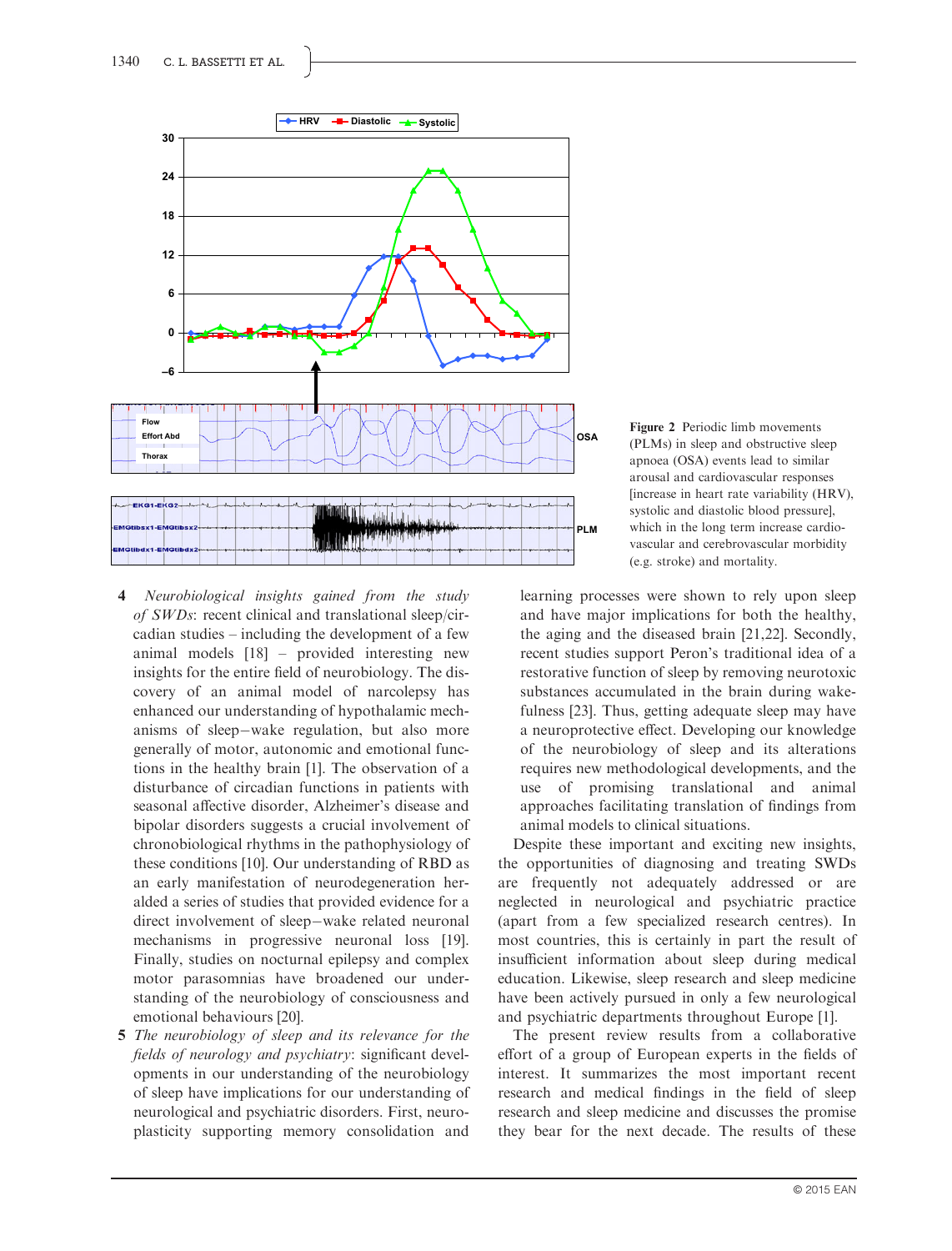analyses form the basis of recommendations for priorities in education, medical practice and research in the fields of sleep, neurology and psychiatry.

#### Methods

This review summarizes the results of a symposium organized by the chair (CB) and co-chair (LFS) of the Alpine Sleep Summer School, one of the premier European forums for postgraduate education in sleep medicine. During this conference, held from 19 to 21 June 2014 in Baveno (Italy), 26 experts from the domains of sleep research, circadian research and sleep medicine – including the last three presidents of the European Sleep Research Society (TP, CB, PP) and the president-elect of the World Association of Sleep Medicine (LFS) – met in 10 small workshops to discuss the major findings within these fields in the past decade, and their application to contemporary medicine. A standardized approach was used in all workshops and two main sessions started and completed the meeting. The two first authors worked on a draft paper based on the written summaries of material produced from these workshops. The initial contributors then revised the draft extensively. Mostly review papers are referenced here to allow the interested readers to deepen their knowledge of the topics of interest.

### Results (listed by workshop topic, from each of 10 workshops)

#### Sleep, memory/neuroplasticity and recovery from brain damage

#### State of the art

Healthful and sufficient sleep is essential to optimal cognitive function in humans and animals, whilst disruptions of sleep is a hallmark of a wide range of

neurological and mental disorders. In the past decade, significant advances have been accomplished especially in the field of memory research, from different perspectives spanning both synaptic and network levels [22]. Experience-dependent changes occur in synaptic assemblies during sleep in rodents [24], and many studies have shown that the recall of recently learned information is better after an episode of sleep than of wakefulness [25]. Models of sleep and memory consolidation have been developed and refined. One prominent approach focuses upon the idea that local neuronal assemblies activated during learning are 'depotentiated' during subsequent sleep, making room for new learning whilst creating an enduring memory trace (Fig. 3, left inside) [26]. Another prominent conceptualization, based on both animal [27] and human [28–30] studies, supports the hypothesis that sleep promotes reactivation and transfer of information for consolidated storage in distributed cortical networks (Fig. 3, right inside). Recent research has highlighted the importance of individual microstructural sleep features – e.g. slow oscillations, spindles, hippocampal ripples and ponto-geniculo-occipital waves – for memory-related processes [22,31] and attributed both unique and overlapping roles to these features.

#### Future

Notwithstanding this, our understanding of the functions of sleep in supporting memory and the integrity of other cognitive functions remains incomplete. Also, the effect of sleep as treatment target to promote neuroplasticity and functional recovery after brain damage is largely untested.

First, we need to better understand the genetic and epigenetic factors that explain substantial interindividual differences in the benefits of sleep on memory and cognition. Such knowledge is expected to lead to the discovery of novel targets for innovative

Figure 3 Neuroplasticity mechanisms supporting memory consolidation and learning processes during sleep are suggested by both animal and human studies. The mechanisms involved are still unclear. A first hypothesis is that local neuronal assemblies activated during learning are 'depotentiated' during subsequent sleep to make room for new learning whilst creating an enduring memory trace (upper left). A second hypothesis is that sleep promotes reactivation and transfer of information for consolidated storage in distributed cortical networks (upper right).

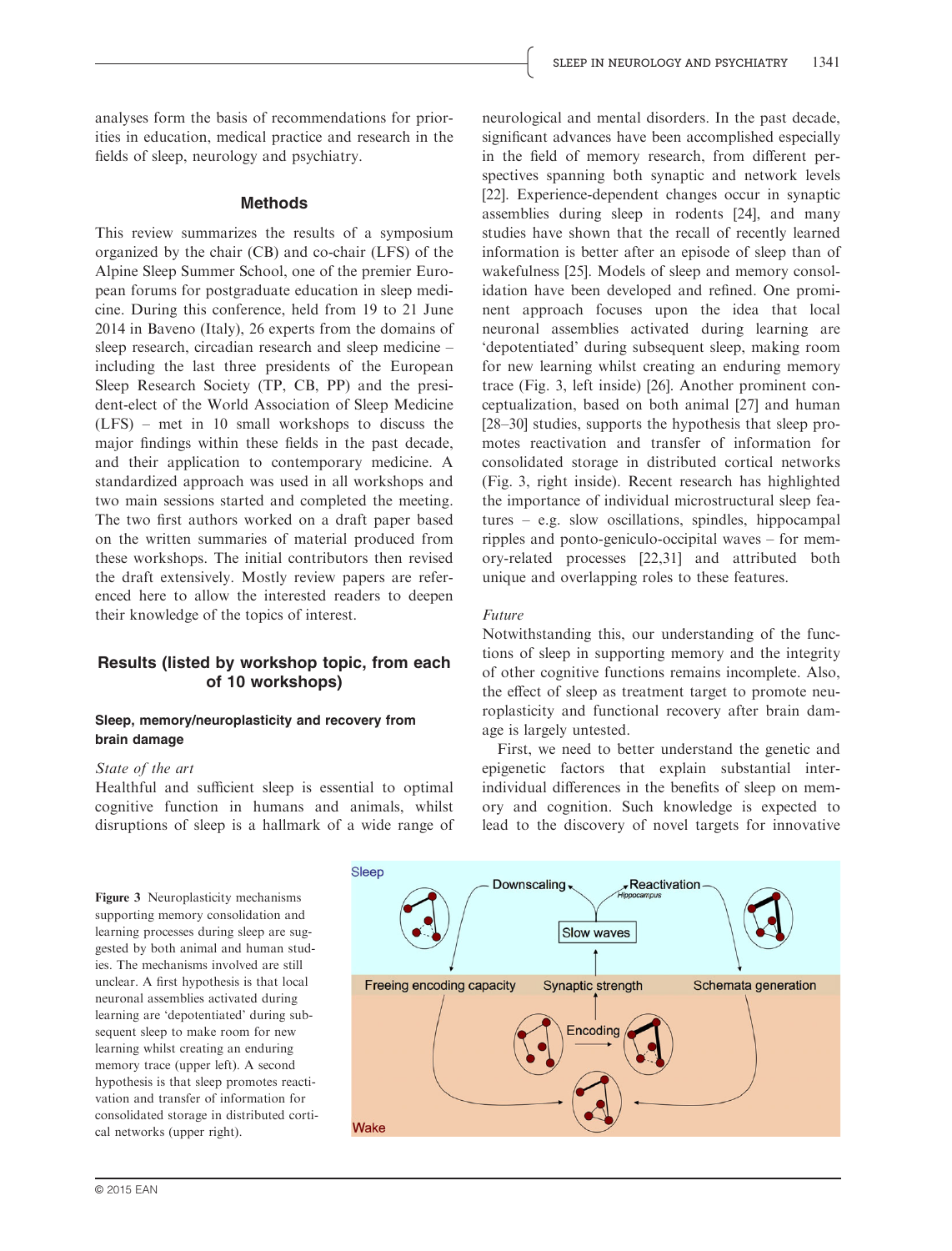pharmacotherapy. There is also a need to more fully identify the cellular and molecular mechanisms sustaining the effect of sleep (and sleep deprivation/disturbances) on memory. A wide range of techniques, from intracellular and unit recordings to brain imaging, can be employed further to explore these mechanisms. Using interventionist approaches in animal models and non-invasive stimulation techniques in humans, manipulating distinct aspects of sleep should allow the establishment of causality chains in the cascade of neural events underlying the impact of sleep on memory.

Secondly, it is important to assess clinically the impact of sleep loss (e.g. secondary to shiftwork, chronic sleep restriction) and sleep disorders (e.g. SDB, insomnia/sleep fragmentation) upon memory and more generally upon cognitive functions.

Thirdly, experimental and clinical studies are needed to test whether pharmacological and non-pharmacological sleep-related interventions can be used to promote recovery from brain damage, which is known to rely on neuroplasticity processes and 'relearning' [32,33].

### Key points

- Promoting adequate sleep is crucial to cognitive functioning and learning, especially in a society that values 'work around the clock'.
- Interventions to obtain adequate sleep are expected to promote neuroplasticity and cognitive processes during rehabilitation after brain damage and during cognitive behavioural therapies.
- A 24-h perspective is needed to fully understand neuroplasticity and cognitive processes in both health and disease, a perspective that is not restricted to an opposition between wakefulness and sleep but rather envisions cognition and memory/ learning as dynamic processes spanning the whole day-night cycle.

### Insomnia and mental health

# State of the art

Insomnia is defined by subjective complaints of prolonged sleep latency, difficulties to maintain sleep or early morning awakening, accompanied by negative daytime consequences. Chronic insomnia (symptom duration longer than 3 months) is the most prevalent sleep disorder, afflicting over 10% of the population. It contributes significantly to the risk or severity of cardiovascular, metabolic, mood and neurodegenerative disorders [4,7,34]. Insomnia with short sleep represents a subtype that is most at risk for adverse consequences [35].

The diagnosis of insomnia is based on subjective complaints. However, actual morbidity frequently varies widely from patient perception. Polysomnography (PSG) can be useful to rule out secondary forms of insomnia [such as SDB and RLS/periodic limb movements in sleep (PLMS)]. In addition, PSG (but also actigraphy) provides estimates of objective sleep and wake duration. Although meta-analyses indicate significant PSG deviations when averaged over a large sample of insomniacs [36], PSG measures do not deviate from normal in many individual cases and do not capture the subjective experience of being awake. As a consequence, subjective wakefulness appears to be a separate dimension that awaits appropriate quantification. Suggested quantitative electroencephalography (EEG) measures may be complemented in the future by methods (e.g. high density EEG, cortico-cortical connectivity etc.) reflecting neuronal correlates of consciousness in healthy people and patients with disorders of consciousness. Insomnia subtypes proposed in previous diagnostic classification systems (DSM, ICSD) were unsatisfactory and have been abandoned. Clearer subtypes may emerge from multivariate assessment that is less focused on sleep phenotypes only. Careful multivariate matching of good and poor sleepers to reduce heterogeneity has recently revealed neural correlates of resilient versus vulnerable sleep, including activation and integrity of brain white and grey matter [37]. The preferential involvement of specific areas of the brain in the pathophysiology of insomnia is further supported by observation of new onset insomnia in patients with focal brain damage (e.g. with left dorsomedial frontal lobe damage) [38].

Non-pharmacological treatment of insomnia has been improved by the development of cognitive behavioural approaches that were proved to be as effective as hypnotics [39]. Pharmacological treatment, traditionally related to benzodiazepines and so-called z-drugs, was recently enriched by the modulation of other arousal networks such as histaminergic and hypocretinergic neurons [40,41]. The role and advantages of these approaches still need to be understood.

# Future

The next decade will show whether the dimensional view of research-domain-oriented criteria (RDoC) is more valuable than previous categorical diagnostic classifications [42]. It is arguable to interpret the presence of sleep oscillations as a change in the state of consciousness. Recent observations of the possible coexistence of regionally dissociated brain activity patterns during both behavioural sleep and wakefulness, with some brain areas being active whilst others show sleep signs, may offer a new perspective in the evaluation of insomnia. Neurophysiological research in the next decade may reveal the relative contribution of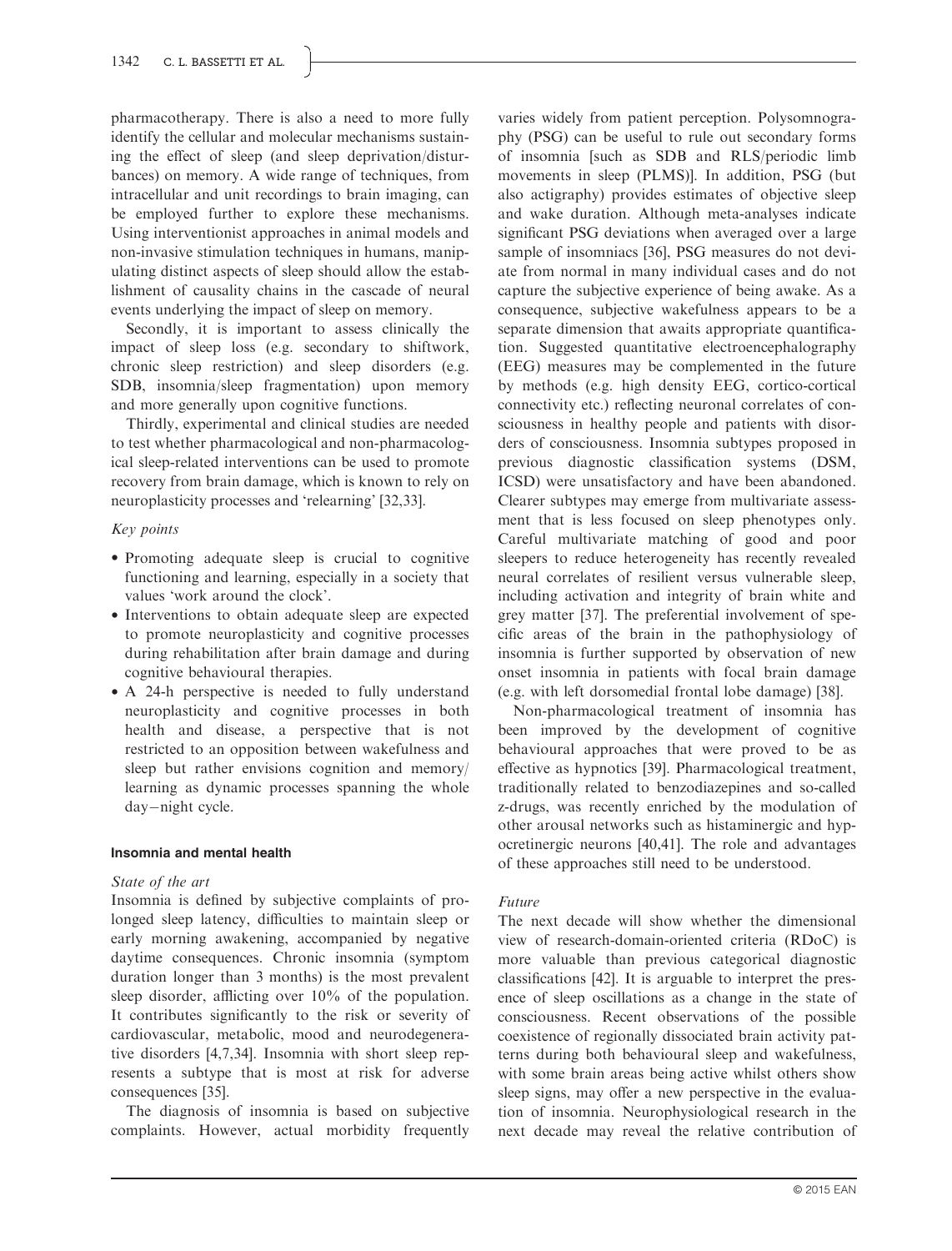disturbed perception, duration and fragmentation of sleep to the adverse consequences of insomnia. Similarly, brain imaging holds a high promise to reveal subtypes, causes and consequences of insomnia.

Overall, the future data-driven definition of insomnia subtypes with differential underlying mechanisms also promises more personalized treatment. Although cognitive behavioural treatment seems to be more satisfactory than pharmacological treatment, it still leaves many patients symptomatic. Unfortunately, determination of polymorphisms or copy number variations to mechanistically understand the heritability of insomnia is hampered by the lack of specific insomnia phenotyping in the large aggregated cohorts of genotyped and brain-imaged individuals presently available. A challenge for the next decade is to reach these individuals to collect their lifetime history of sleep vulnerability [43]. The use of internet-based methods within a stepped care framework would allow this at minimal cost [44] and will help to evaluate whether early insomnia treatment is capable of preventing consequences like cardiovascular disease, depression/suicidality and cognitive dysfunction.

# Key points

- Insomnia contributes to the risk or severity of cardiovascular, metabolic, mood and possibly also neurodegenerative disorders, making it highly relevant for the next decade to determine whether successful sleep interventions protect against these adverse consequences.
- Detailed endophenotyping, coupled with behavioural and environmental assessment in longitudinal cohort studies, holds significant promise towards elucidating the basis of these risks.
- New approaches are expected to improve the diagnostic accuracy (and the characterization of insomnia subtypes) and treatment of insomnia.

# Circadian biology, psychiatric and neurological disorders

# State of the art

A proper function of the circadian timing system is mandatory for normal sleep and optimal physiological function of the brain and the body, and arises from a clock 'machinery' which includes the retino-hypothalamic pathway, conducting environmental timing signals, and the suprachiasmatic nuclei, the mammalian 'master clock'. This 'master clock' synchronizes cellautonomous circadian clocks in nearly all cells of the brain and body, conveying circadian control upon all major neurotransmitter systems.

It is therefore not surprising that disturbances of circadian functions and a circadian variation of clinical manifestations are common in a variety of neuropsychiatric disorders such as depressive and affective disorders, stroke, Alzheimer's disease, parkinsonism, RLS and traumatic brain injury [1,10]. In affective disorders, prominent diurnal variations of mood have been well known for decades and recognized as predictors of the outcome of illness episodes. Onset of stroke appears to be more frequent in the morning hours. In RLS sensorimotor symptoms follow inversely the core temperature course. In Alzheimer's disease a correlation was found between fluctuations of cognitive functions and measures of circadian output, and later stages of disease are associated with profound shifts in the behavioural phase (so-called 'sundowning') [45]. Specific interventions targeting the circadian system, such as sleep deprivation and intensive light, were shown to improve symptomatology in mood disorders and Alzheimer's disease, and simple behavioural circadian reinforcement can improve mild dementia and well-being in elderly individuals [15].

Multiple mechanisms are involved in the above mentioned bidirectional interactions between circadian functions and neuropsychiatric disorders. Polymorphic variations of clock genes contribute to psychopathology in bipolar disorder, pointing to either a causative involvement of the central circadian clock [46] or its altered response to external 'zeitgebers' (e.g. light- -dark cycle). Conversely, different behaviours (e.g. bad sleep hygiene) may also impact on clock gene expression [47], and circadian interventions have direct effects on neurotransmitter systems [46]. Furthermore, brain damage may disturb the clock machinery and lead to circadian disturbances [48]. Finally, drugs frequently used in treating neuropsychiatric disorders (e.g. lithium, valproic acid) have direct targets within the circadian machinery, and biomarkers from circadian pathways have been shown to be useful for diagnostic classification and development of new treatments in psychiatry [49]. However, circadian concepts and interventions have entered the clinical domain very little so far.

# Future

One clear future goal is the consideration of molecular circadian parameters in psychiatric and neurological studies. For example, new in vitro methods such as the use of fibroblasts should be used to investigate circadian parameters and their relation to treatments and psychopathology [50]. Moreover, further studies on circadian clock genes in psychiatric and neurological patients are needed, since these genes generate a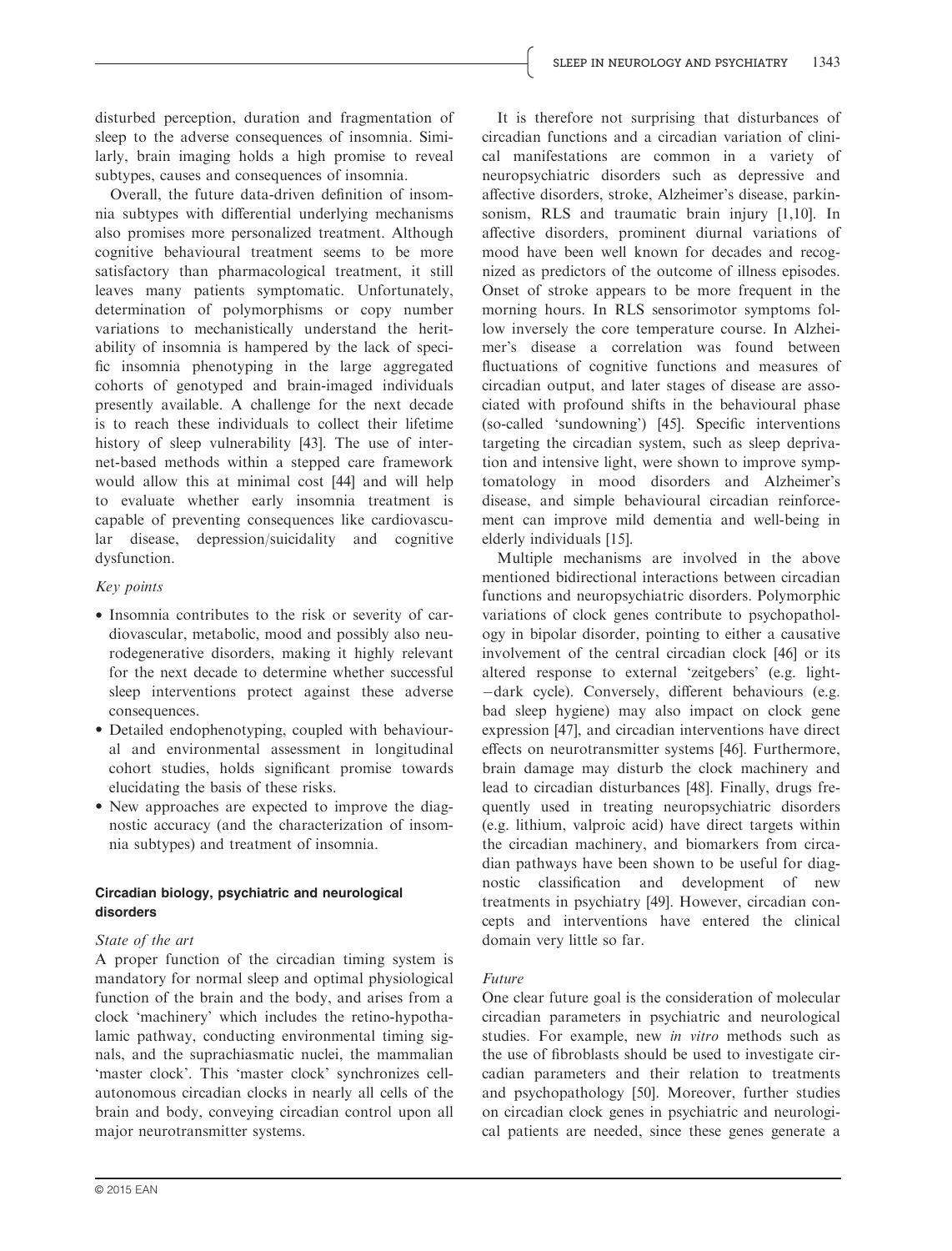temporal pattern of reactivity of brain cells to various stimuli. To better treat these patients, large-scale multicentre controlled treatment studies manipulating/ depriving light/sleep are needed. Besides targeting typical patients with affective disorders, chronotherapeutic approaches (including light) should also be tested in neurological populations such as Alzheimer's patients and other brain disorders (e.g. parkinsonism) accompanied by severe circadian and SWDs.

Disrupted circadian timing (e.g. shift work) has a detrimental effect on the course and symptomatology of psychiatric and neurological disorders, prompts illness relapse, and should be closely monitored to improve outcomes in these disorders. The circadian clock itself should be studied as a potential psychopharmacological drug target. 'Time-of-day' needs to be regarded as an important factor and studied to evaluate psychopharmacological drug efficacy and its therapeutic window [51].

Finally, circadian clock parameters hold considerable promise for endophenotyping of psychiatric and neurological disorders. To further exploit this potential, studies should be performed classifying neuropsychiatric disorders based on phenotypic circadian dimensions. This characterization has been made possible on the one hand by new multichannel recording devices capable of ambulatory long-term measurements of motor activity, heart rate, temperature and sleep, and on the other hand by detailed molecular characterizations directly from patient cells.

### Key points

- Methodological advances have made the study of circadian functions and phenotypic circadian dimensions possible not only in healthy subjects but also in patients.
- A better and wider implementation in clinical practice is needed and expected to have important implications for the diagnosis and treatment of neurological and psychiatric disorders.

# Sleep-wake disorders\* and their impact on the diagnosis and outcome of neurological and psychiatric disorders

#### State of the art

A normal sleep-wake cycle depends on the integrity of the brain, which explains the high frequency of SWDs in neurological and psychiatric patients (Table 1). Conversely, since sleep has fundamental restorative functions for the brain, sleep disorders

\*other than circadian disorders (above), sleep apnoea (following) and RLS/PLMS.

may influence the course and outcome of neurological and psychiatric disorders, and may even be directly and causally implicated in these diseases.

In the following areas, a better understanding of the link between sleep-wake function (SWF)/SWDs and neurological disorders has direct clinical implications.

First, SWDs can represent the main or first manifestation of a neurological or psychiatric disorder. RBD has been recognized to be the first symptom of such neurodegenerative diseases as Parkinson's disease, dementia with Lewy bodies and multisystem atrophy [52]. Insomnia, EDS/hypersomnia/fatigue can be the first or only manifestation of stroke and neurodegenerative and mood disorders [7,8,53]. Subtle disturbances of SWF and circadian function can be observed in preclinical Alzheimer's disease, whilst clinically evident disturbances are often seen in advanced dementia and parkinsonian syndromes [9]. It remains unclear whether treatment of these SWDs may prevent the subsequent development/evolution of the associated neurological and psychiatric disorders.

Secondly, detrimental effects of sleep loss and disturbance on neuronal function/integrity may include a diminished clearance of toxic substances such as amyloid out of the brain and contribute also to the proinflammatory state associated with these disorders [23].

Thirdly, in addition to its modulating effect on the frequency of migrainous and epileptic attacks, sleep disturbances and sleep loss seem to have an important role on stroke evolution and recovery in both animal models and patients [54].

Fourthly, the observation of insomnia, EDS and RBD in the context of multiple sclerosis, limbic encephalitis and paraneoplastic syndromes raises questions about the frequency and implications of autoimmune mechanisms in SWDs in general [55,56].

These advances contrast with still unsolved diagnostic issues concerning SWDs in neurological and psychiatric populations.

(a) A variety of scales and diagnostic criteria have been developed for the diagnosis and rating of symptoms of RBD, RLS, PLMS, narcolepsy, sleep disorders in Parkinson's disease, sleep-related frontal lobe (hypermotor) epilepsy and parasomnias. Unfortunately only scarce data exist on their diagnostic accuracy or correlation with objective measures.

 $(b)$  Conventional sleep-wake assessment relies on criteria developed for healthy people. In patients with brain damage affecting the sleep-wake EEG mechanism, however, these criteria are not always appropriate [56,57].

(c) The development of reliable portable systems has opened the possibility of measuring sleep outside the constraints of the sleep laboratory.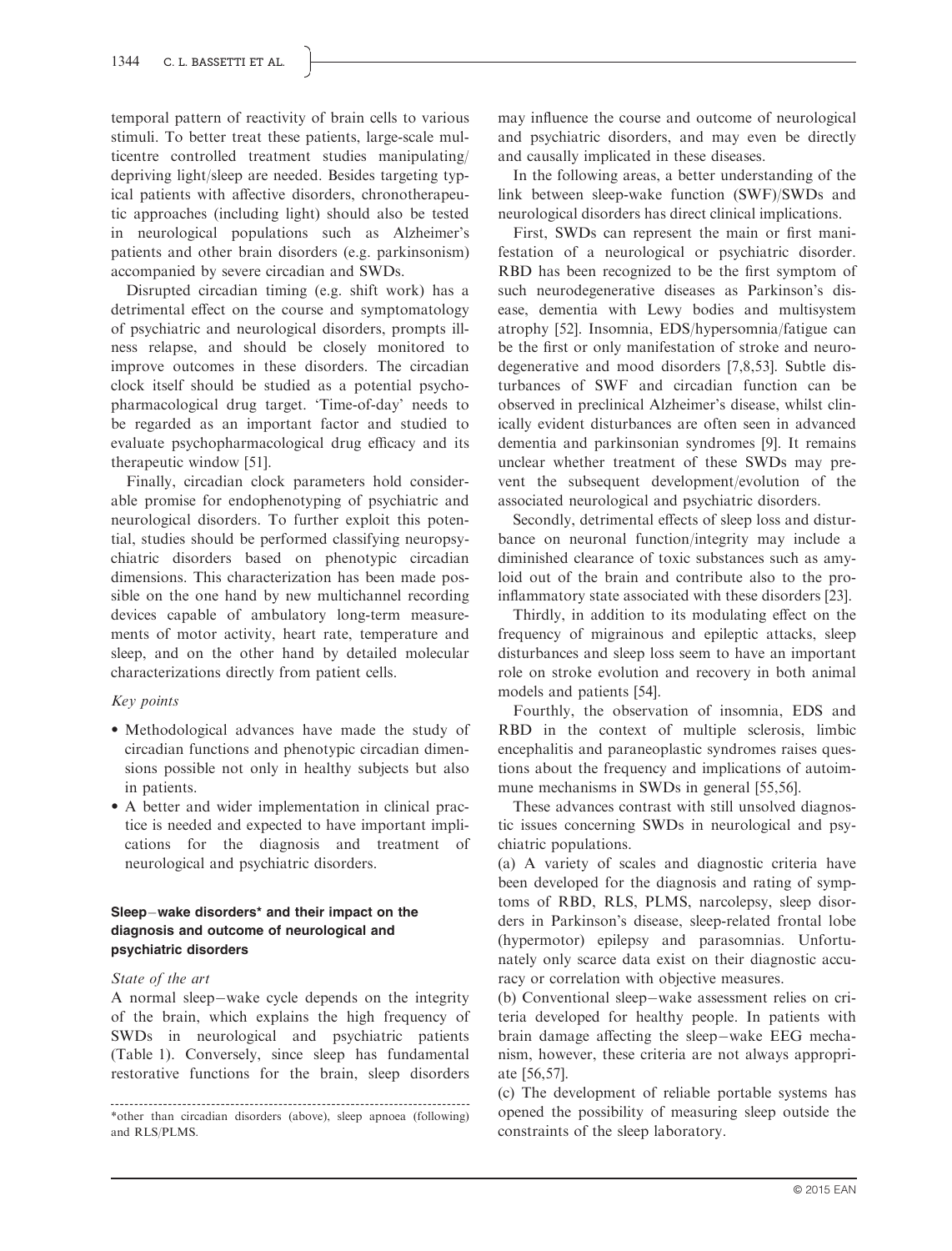(d) The impact of our knowledge on sleep medicine has not yet been incorporated into the clinical practice of neurology.

Advances in the treatment of SWDs in neurology were made in the field of narcolepsy, circadian disorders in dementia [15], RLS and nocturnal epilepsy. Conversely, evidence for treatment of SWDs in stroke, Parkinson's disease, head trauma and multiple sclerosis is still limited mostly to single cases or small series.

# Future

Treatment of SWDs may have an impact on the evolution and outcome of neurological and psychiatric disorders. For this reason, symptoms of disordered sleep should be integrated routinely into the clinical history of neurological and psychiatric patients. Helping to achieve this goal, diagnostic criteria for sleep disorders in neurological and psychiatric patients should be developed and validated. Standard tests are often useful. However, improvements in portable recording systems are necessary.

# Key points

- Identification of insomnia, RBD, EDS/hypersomnia/fatigue and other SWDs has diagnostic value for the early recognition of depression/mood disorders and neurodegenerative disorders such as Parkinson's and Alzheimer's disease.
- Early diagnosis of SWDs may offer a new 'therapeutic window' with a favourable impact on the evolution and outcome of such disorders as epilepsy, stroke, migraine, parkinsonism and Alzheimer's disease.

# Sleep disordered breathing, neuropsychiatric consequences and neurological/psychiatric disorders

# State of the art

Sleep-disordered breathing is of major clinical and socioeconomic relevance due to the high prevalence and the worse outcome of affected patients. SDB includes several phenotypes characterized by different degrees of upper airway obstruction [snoring, upper airway resistance syndrome and obstructive sleep apnoea (OSA)] or impairment of respiratory drive or minute ventilation [central sleep apnoea (CSA), Cheyne-Stokes respiration (CSR), opioid-induced sleep apnoea, hypoventilation syndromes].

Sleep-disordered breathing is associated with (i) EDS, fatigue or insomnia, (ii) neuropsychiatric symptoms and (iii) increased cardiovascular and cerebrovascular morbidity and mortality (e.g. representing an independent risk factor of stroke and affecting also its outcome [2,13]).

The different SDB phenotypes may present some but not all of these clinical features. Gender, genetic and environmental factors are amongst the many factors that are involved in determining the different phenotypes (and complications of SDB). Treatment of OSA with CPAP promotes a mild but significant reduction in blood pressure, especially in treatment-refractory hypertension and sufficiently CPAP-adherent patients, as well as improvement of EDS. It has been demonstrated that a moderate but sustained weight reduction can prevent the progression of OSA or even cure mild OSA in obese patients. Regardless of the many open questions on pathophysiology, clinical presentation, cardiovascular and metabolic consequences, the differentiation of the phenotypes and the differential therapy, the workshop focused on the influence of SDB on neurological and psychiatric implications.

About 5%–10% of CPAP-treated patients continue to complain of EDS despite normalization of ventilation during sleep: a decreased central cholinergic activity can play a role in the pathophysiology of residual EDS.

Most data on neurocognitive impairment and outcome focus on OSA whilst there is a lack of information on CSA and CSR. This points out the importance of an interdisciplinary approach, including other subspecialties, e.g. cardiology and nephrology.

Cross-sectional studies showed that OSA is associated with an impairment of memory function, attention and executive functions. A mild cognitive impairment and dementia were found in older women with OSA, whilst data on other groups are lacking [11]. Recent studies showed progressive structural changes in cortical and subcortical brain areas, including the putamen and hippocampus [58,59], associated with impairments in cognition, mood and sleepiness [60]. The morphological changes develop from acute swelling to chronic loss of volume in untreated OSA patients. Hypoxia and changes between hypoxia and reoxygenation rather than sleep fragmentation substantially influence brain structural changes. Structural brain changes are potentially reversible by ventilatory therapy [60]. In addition, treatment with CPAP objectively improves attention [61].

Anxiety and depression are frequent comorbidities in OSA and may influence the symptomatology and the adherence to CPAP therapy [62]. They may also play a role in the pathogenesis of OSA, because of the direct influence of drug therapy and increased body weight.

# Future

In general, causes and consequences of residual EDS and neurocognitive impairments despite efficient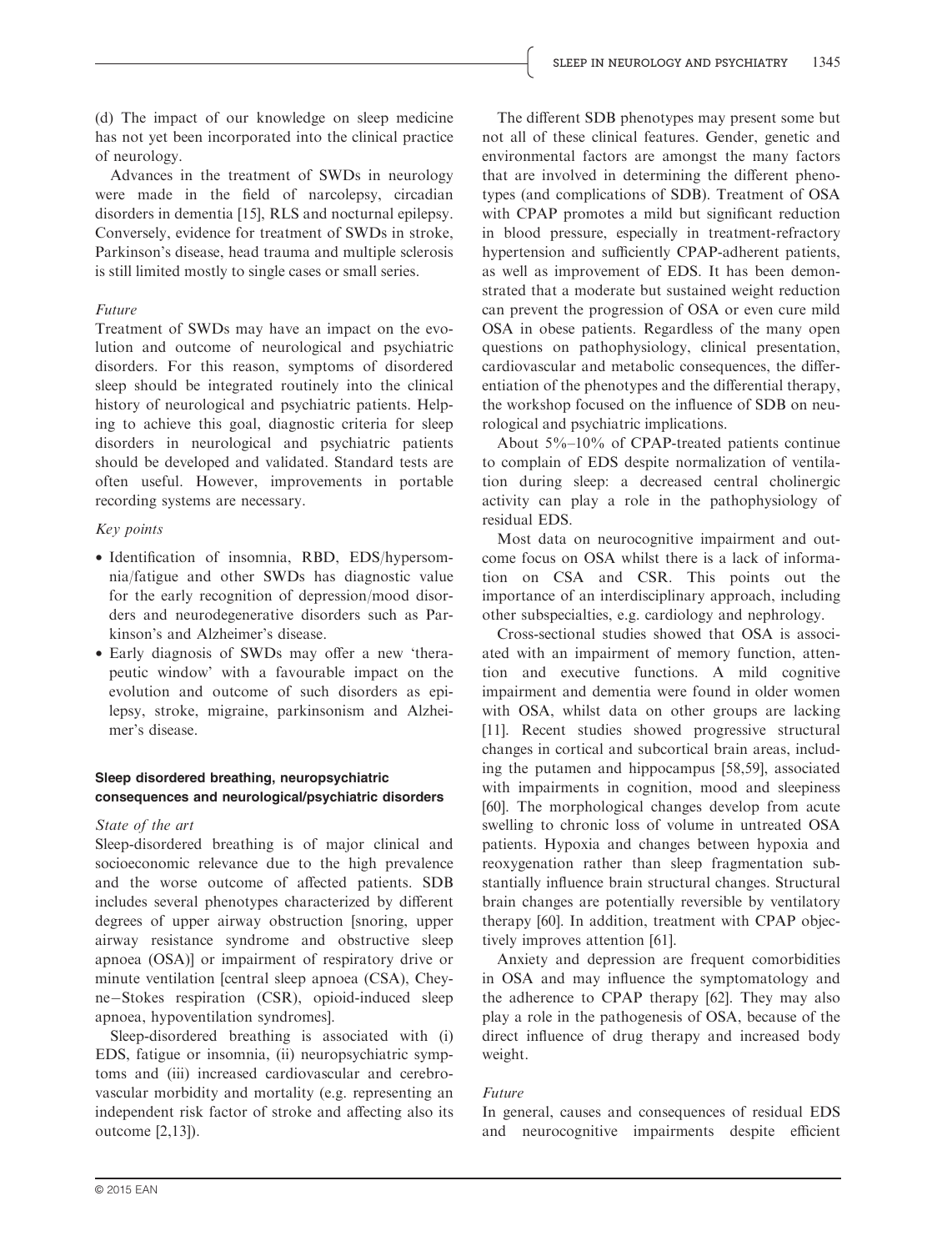CPAP therapy require better evaluation. Psychological assessment for detection of anxiety or depressive disturbances should be included in the clinical guidelines for the evaluation and follow-up of patients with OSA. Furthermore, additional longitudinal studies should be performed in treated and untreated OSA patients in order to define the risk of developing mild cognitive impairment and dementia.

Prospective trials are also needed to assess more precisely the role of OSA, CSA and CSR (and their treatment) as risk factors for stroke and as modulatory of its outcome.

Treatment alternatives to CPAP should be better evaluated especially in terms of their impact on neurological and psychiatric symptoms, including oxygen, positional therapy, mandibular advancement and hypoglossus stimulation. Pharmacological treatment may be developed for specific manifestations of SDB (e.g. upper airway muscle function, loop gain etc.) and may help in reducing the overall burden of the disease.

### Key points

- Prospective clinical and neuroimaging studies highlight the importance of early diagnosis and successful treatment of OSA to prevent EDS, neuropsychiatric/cognitive symptoms and stroke.
- The relationship between SDB/OSA and dementia/ neurodegenerative disorders remains controversial.
- Treatment alternatives to CPAP should be developed and/or better evaluated.

### Narcolepsy and central (neurogenic) hypersomnias

#### State of the art

Central hypersomnias are disorders characterized by EDS and/or increased sleep (hypersomnia) that are not due to disturbed nocturnal sleep or misaligned circadian rhythm [63]. Central hypersomnias include narcolepsy, recurrent hypersomnias (Kleine–Levin syndrome, catamenial hypersomnia), idiopathic hypersomnia, behaviourally induced insufficient sleep syndrome (which is not strictly a brain disorder but rather a lifestyle consequence) and hypersomnia secondary to medical, substance-related, neurological or psychiatric disorders.

In recent years, major advances were achieved in the field of narcolepsy with cataplexy (narcolepsy type 1). Pathophysiologically, the discovery that deficient hypocretin neurotransmission causes narcolepsy led, also thanks to new animal models, to a better understanding of the neurochemistry and neurophysiology of narcolepsy as a hypothalamic disorder [64]. Expanding knowledge about the hypocretin system also improved our understanding of sleep-wake regulation in general and of the interplay of sleep, the autonomic system, metabolism, body temperature regulation, metabolism, motor regulation, emotional control, addictive behaviour and cognition [65]. Related research suggested a role of impaired hypocretin neurotransmission in other neuropsychiatric disorders such as head trauma, Parkinson's disease and Alzheimer's disease and improvement of insomnia following antagonization of the hypocretin system [19,41,66,67].

Mechanisms of hypocretin cell loss in human narcolepsy remain unclear. Although indirect evidence for an autoimmune mechanism is accumulating, a final proof is still lacking. Narcolepsy appears to arise from a genetic predisposition and a variety of, possibly cumulating, environmental factors including infections (e.g. streptococcus, influenza virus), vaccinations (e.g. H1N1) and others (e.g. head trauma) [68]. The involvement of other neuronal systems remains possible.

Clinically a distinct childhood phenotype, an association with obesity, vigilance and cognitive disturbances, and frequent comorbid anxiety and depression were only recently characterized [69]. Conversely, reliable criteria for the diagnosis of the borderland of narcolepsy that is narcolepsy without cataplexy, idiopathic hypersomnia and behaviourally induced insufficient sleep syndrome, hypersomnia associated/ secondary to medical disorders, substance-related hypersomnia and hypersomnia related to neurological or psychiatric disorders are still lacking.

Effective treatment includes lifestyle changes, antidepressants, as well as stimulants and sodium oxybate (reaching class A evidence for the latter two).

### Future

A better understanding of the borderland of narcolepsy is important, including the role of chronic sleep deprivation and psychiatric comorbidities as co-determinants of central hypersomnias.

Narcolepsy research is expected to identify (i) the (autoimmune?) mechanism of presumed hypocretin cell death and (ii) the exact role of the hypocretin system (and possibly other neurotransmitter deficiencies) in the pathophysiology of narcolepsy but also in sleep-wake regulation and such other physiological functions as reward, motivated behaviours and metabolism.

From a diagnostic point of view, better screening tools, new tests to assess sleepiness, disturbed vigilance, cataplexy and their severity in narcolepsy are needed.

Concerning treatment, new generation stimulants such as pitolisant (an agent promoting histaminergic neurotransmission) and JZP-110 (an agent promoting both noradrenergic and dopaminergic neurotransmis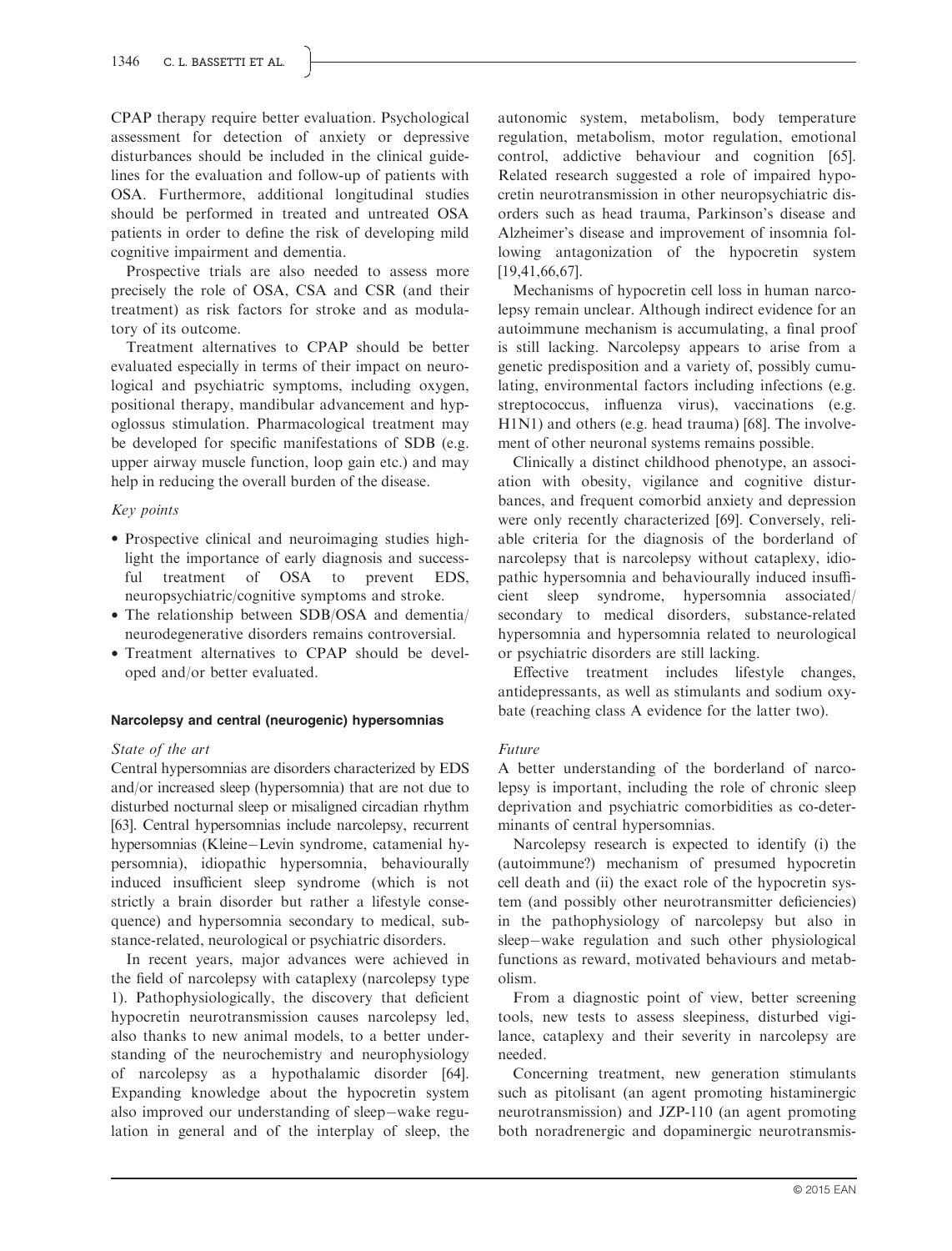sion) are under investigation and may become available soon [70]. Efforts are currently devoted also to the development of appropriate hypocretin agonists.

Key points

- The borderland of narcolepsy should be better characterized, eventually improving our understanding of psychiatric and behavioural co-determinants of hypersomnia.
- A better understanding the aetio-pathophysiology of narcolepsy will expand our knowledge on the role of hypocretin in sleep-wake and other central nervous system functions, but also on neuroimmunological brain disorders.

### Restless legs syndrome (Willis-Ekbom disease) and periodic limb movements in sleep

### State of the art

Although RLS is one of the most prevalent neurological disorders it is still under-diagnosed, particularly in infancy or in conditions such as pregnancy, anaemia or renal failure [1,71]. The frequency in neurological and psychiatric patients is particularly high [72]. No biological diagnostic markers are available for RLS and the current diagnostic criteria lack specific thresholds for symptom severity, frequency or impact on quality of life.

The exact pathophysiology of RLS, for which no reliable animal model is established, is still unknown. The rapid efficacy of low doses of dopamine agonists (DAs), the circadian oscillation of endogenous dopamine, the worsening of RLS by dopamine antagonists and a multitude of neurophysiological data suggest a primary spinal cord involvement arising from a dysfunction of the dopaminergic hypothalamo-spinal inhibitory descending pathway [73]. This may in turn be related to a deficient central nervous system iron transport/storage [74]. Strong evidence also supports a role of genetic factors [75]. In particular, early-onset RLS is highly familial and a positive parental history for RLS is found in more than 70% of children [76]. Nevertheless, neither familiar linkage analysis nor genome-wide association studies have been able to identify specific gene mutations or polymorphisms responsible for the disease, suggesting that RLS is a complex polygenic phenotype.

Approximately 70%–90% of adult RLS subjects present with PLMS. Such movements allow high diagnostic sensitivity for RLS, but only low specificity. Their causative role in inducing sleep instability, their relation to sleep breathing disorders and their cardiovascular long-term consequences are still debated [5].

In the short term, suppression of PLMS does not affect cortical arousals, and scientific evidence to warrant treatment of PLMS is still lacking [77]. The pathological significance of PLMS without RLS, often incidentally found in PSG studies, is even more uncertain.

Several diseases have symptoms that are often confused with those of RLS, and other neurological and psychiatric conditions are associated with higher rates of RLS, including migraine, multiple sclerosis, spinal cord lesions, parkinsonism and mood disorders.

Chronic and clinically significant RLS can be treated with either a non-ergot DA or an  $\alpha$ -2- $\delta$  calcium channel ligand [78]. DAs might be a more appropriate choice in the presence of depression and overweight. Since  $\alpha$ -2- $\delta$  ligands can alleviate chronic pain and may be helpful in treating anxiety and insomnia, the presence of any of these comorbidities may favour their use. In refractory RLS, oral prolonged release oxycodone–naloxone should be considered [79].

The most relevant clinical problem in the management of RLS is represented by the phenomenon of augmentation, an unexplained increase of RLS symptom severity occurring during long-term therapy with dopaminergic agents. No evidence-based guidelines on the management of augmentation are available.

# Future

Future clinical studies should address (i) the impact of severity and frequency of symptoms on the impact of RLS (e.g. quality of life), (ii) the characterization and relevance of different RLS subtypes (e.g. primary versus secondary RLS, familial versus non-familial RLS, RLS with and without comorbidities).

Therapeutically, DAs provide effective treatment for RLS/PLMS but less for sleep instability, whilst  $\alpha$ -2- $\delta$  calcium channel ligands show the opposite effects. Therefore, future studies should consider possible combined therapy or new compounds in RLS treatment and clarify the therapeutic role of iron supplementation in RLS patients with both normal and deficient ferritin levels. Treatment for many RLS subpopulations or comorbidities such as uraemia, pregnancy and depression remains unclear/ unproven. Finally, long-term prospective, interventional studies will evaluate the effects of RLS/PLMS treatment on sleep disruption and cardiovascular consequences.

# Key points

• Restless legs syndrome is frequent, particularly in patients with neurological and psychiatric disorders.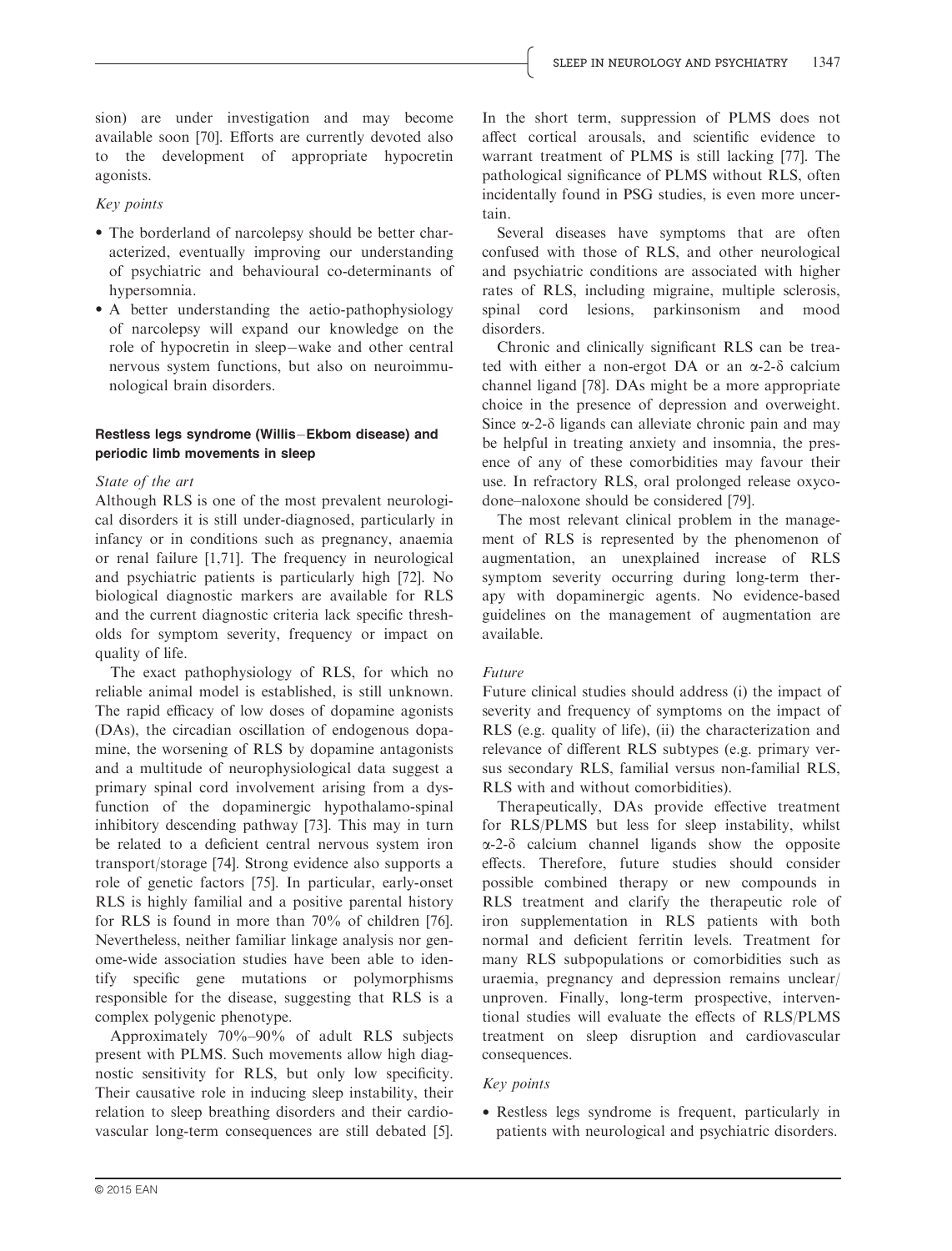- The consequences (e.g. cardiovascular complications) of different forms of RLS are unclear.
- New approaches are needed for a better diagnostic accuracy (e.g. primary versus secondary forms) and for long-term treatment of idiopathic and secondary RLS.

# Sleepwalking, REM sleep behavior disorders, sleep-related hypermotor epilepsy and the concept of state dissociation

### State of the art

Complex parasomnias such as sleepwalking, RBD and sleep-related hypermotor seizures (SHS) are disorders that feature sleep-related complex motor behaviour that can even lead to self-injury and violence against others, representing also a challenge in forensic medicine [80]. The differentiation between complex parasomnias and SHS has implications for treatment but may be clinically difficult. Pathophysiologically, a 'state dissociation' – defined as the abnormal mixture of elements from different states of being (wakefulness, non-rapid-eye-movement sleep and REM sleep) – was proposed to explain these disorders [81]. Genetics, alcohol, psychosocial factors, medications and brain damage (e.g. traumatic brain injury) are thought to be involved in causing such a state dissociation.

Whilst the concept of state dissociation is clinically helpful, it lacks clarity regarding the exact underlying mechanisms and thus does not allow objective or quantitative evaluation and differentiation of complex parasomnias from sleep-related hypermotor epilepsies. In recent years, it has been shown indeed that sleep is also locally regulated [82,83]. This observation, together with single-photon emission computed tomography and neurophysiological data documenting the coexistence of selectively activated brain areas during sleep, gave support to the concept of state dissociation [84,85].

One way to unravel the intricate relationship between local ('smaller scale') and global ('larger scale') patterns of brain activity and how they are associated with distinct behaviours has been provided by the continuous improvement of techniques for recording brain activity with very high spatial resolution. For example, the introduction of high density surface EEG highlighted local differences of cortical activity during wake and sleep. Moreover, intra-cerebral recordings in animals and humans provided evidence of a rather continual transition between wakefulness and sleep with the possibility of the normal coexistence of elements of both states [83,86]. Thus, these investigations prove that transitions between global brain states are not spatially and temporally uniform but show a high degree of topographic variability – not only under pathological but also under physiological conditions.

# Future

Clinically, quantification of the mixture of elements of wakefulness and sleep is necessary as attempted already by some authors [87].

This may be achieved by the application of powerful concepts from network analysis such as segregation and integration [88]. Segregation and integration are 'universal' concepts in the sense that they are applicable to any complex system, i.e. systems consisting of large numbers of interacting parts such as the brain.

A better assessment of the different elements configuring the dissociated states may eventually improve our ability to monitor and evaluate transitions between physiological and pathological brain dynamics (e.g. in patients awakening from coma or at the transition from vegetative state to minimally conscious state [89]), and possibly also contribute to a better prediction of responses to specific treatments. Furthermore, it may also elucidate other neuropsychiatric or behavioural disorders that may emerge from a disturbed balance of segregation and integration within central neuronal networks. Finally, investigating disorders such as sleep-related focal epilepsy, both genetically and structurally, may give insights into understanding the relationship between genes, epileptogenesis and arousal regulatory processes [90].

# Key points

- State dissociation is a useful concept to describe complex parasomnias and SHS but appropriate measures of it are still lacking.
- The development of quantitative measures of dissociation will be of help not only in sleep medicine but also more generally for the understanding and management of disorders of consciousness such as coma and minimally conscious state.

### New methodological approaches

# State of the art

The clinical evaluation of sleep has traditionally relied on qualitative analysis of EEG recordings. During the last decade, however, quantitative EEG analyses and other recording techniques have revealed exciting new insights into sleep mechanisms. Qualitative criteria for visual scoring of sleep stages and events were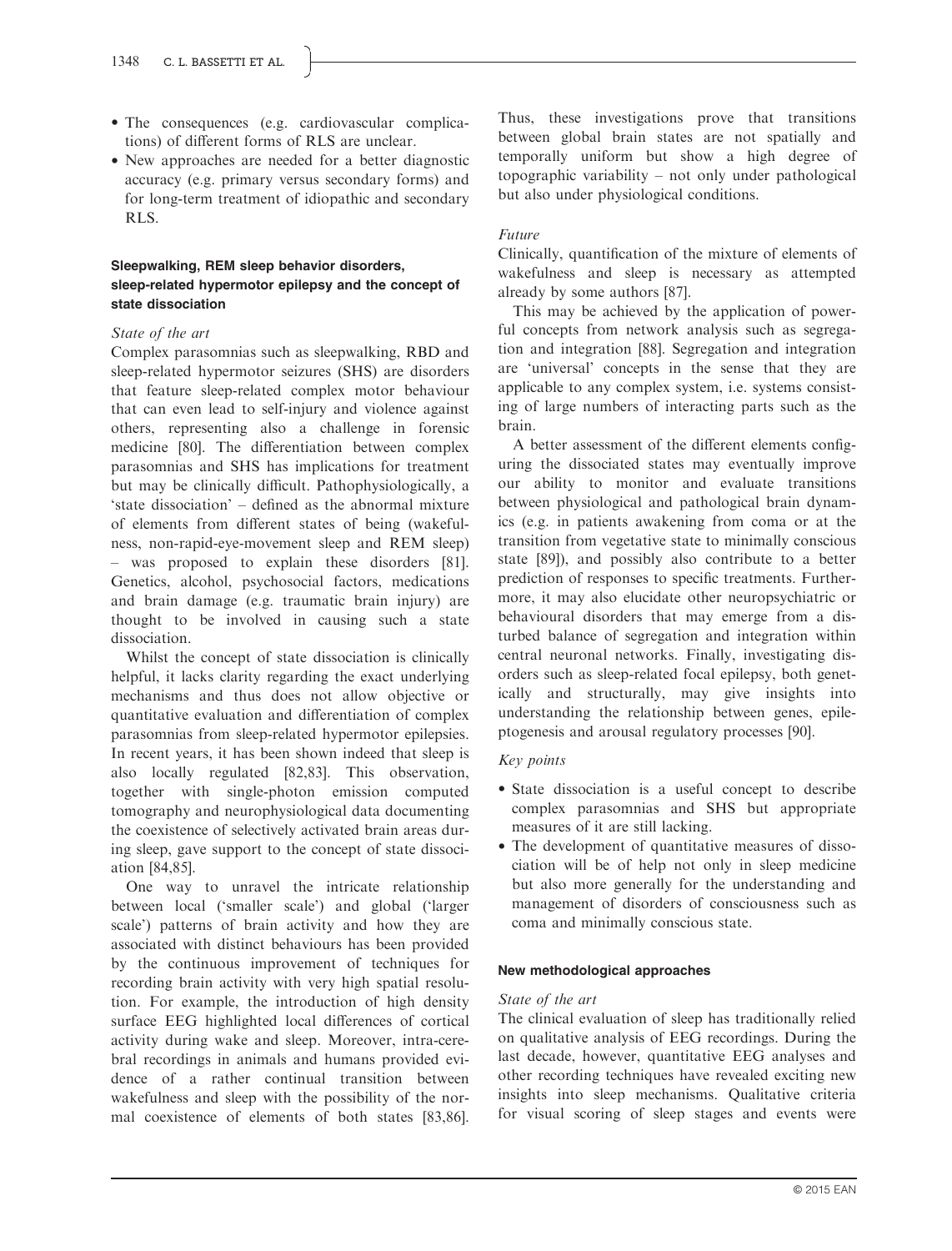introduced in the 'paper era' of sleep medicine and continue to be the basis of current rules [91]. Given the promise of quantitative EEG analyses, it is recommended for the future to establish an international consensus on data-driven standards for the scoring of sleep for clinical purposes.

During the last decade, sleep research in humans and animals has witnessed a dramatic increase in the number of electrodes used to record EEG (socalled high density EEG), as well as complementary use of magnetic resonance imaging, magneto-encephalography and near infrared spectroscopy. The advanced recording approaches have been combined with in-depth signal analyses, including advanced multivariate analysis techniques (e.g. independent component analysis), source reconstruction and multivariate pattern classification to provide better insights about the spatiotemporal characteristics of sleep, including its underlying neuronal networks and their oscillations in spindles and slow wave frequencies [92–94]. Methods to evaluate the role of sleep in brain function and its response to stimulation have refined the use of traditional sensory stimulation and applied newer methods that bypass the senses and directly stimulate transcranially, by means of magnetic pulses and alternating or direct electric currents [95,96].

Human studies have been complemented by breakthrough findings on the importance of sleep for brain function in animal studies using two-photon imaging [23,24] and optogenetics [97,98], as well as by cellular and molecular studies exploring the roles of individual genes and signalling pathways contributing to the EEG features of sleep. In particular, transcriptomic characterizations have permitted the elucidation of cellular pathways important for the regulation of sleep onset and/or maintenance, whilst genetic studies have suggested the existence of specific ion channels or metabolic pathways that might alter sleep-specific brain oscillations. At the same time, multimodal imaging and multiunit multisite recordings have allowed detailed study of changes in brain connectivity or metabolite clearance at local and global levels in both humans and animals.

### Future

Advanced methods like single cell calcium imaging and intracellular recording will further reveal the circuits and functions of sleep. Interventional approaches, including optogenetics and cell-specific pharmacology, bear the ultimate promise of applicability to improve sleep and its supportive role in brain function and cognition in humans. In addition, there are a number of challenges and opportunities to address.

A first opportunity relates to the development of an international consortium that assembles genome-wide association and functional imaging studies. Thus, genomic, electrophysiological and functional imaging databases should be consolidated and expanded together with internet-based survey of lifetime sleep habits, complaints and vulnerabilities. Moreover, collection of primary cells from patients and possibly trans-differentiation of these cells to neurons could provide unprecedented and easily accessible molecular information pertaining to behaviour, sleep and disease [99].

A second opportunity should promote the use of self-quantification of behaviour, environment and physiology by means of mobile and highly functional miniature devices, such as multiple microsensors. It is expected that massive databases will emerge from these new opportunities and will unravel important evaluations about sleep in natural environments and quantification of new sleep phenotypes. Moreover the increasing use of mobile communication devices will also support treatment of sleep disorders. Internetbased cognitive behavioural therapies for insomnia, as well as CPAP titration by means of home monitoring, have already been shown to be effective.

### Key points

- A new international consensus on data-driven clinical scoring of sleep is needed. In a research setting, the picture of both healthy and pathological sleep can be further enhanced via new multimodal imaging/recording technologies.
- A high priority should be placed upon the integration of sleep considerations into large consortium data sets. This will require the continued close cooperation of sleep scientists and clinicians with experts in other disciplines, including information technologists, engineers and mathematical modellers.
- Molecular and cellular measures, when integrated with such information, should provide unparalleled opportunities for discovery of clinically relevant mechanisms regulating sleep.

### Translational and animal approaches

### State of the art

Several concepts have dominated the sleep field for decades. It was thought that (i) sleep slow waves are a global phenomenon with an intensity only determined by the need for sleep; (ii) sleep-wake cycles are under the control of a reciprocal inhibitory balance between GABAergic sleep-promoting nuclei located in the preoptic area and multiple arousal-promoting nuclei; and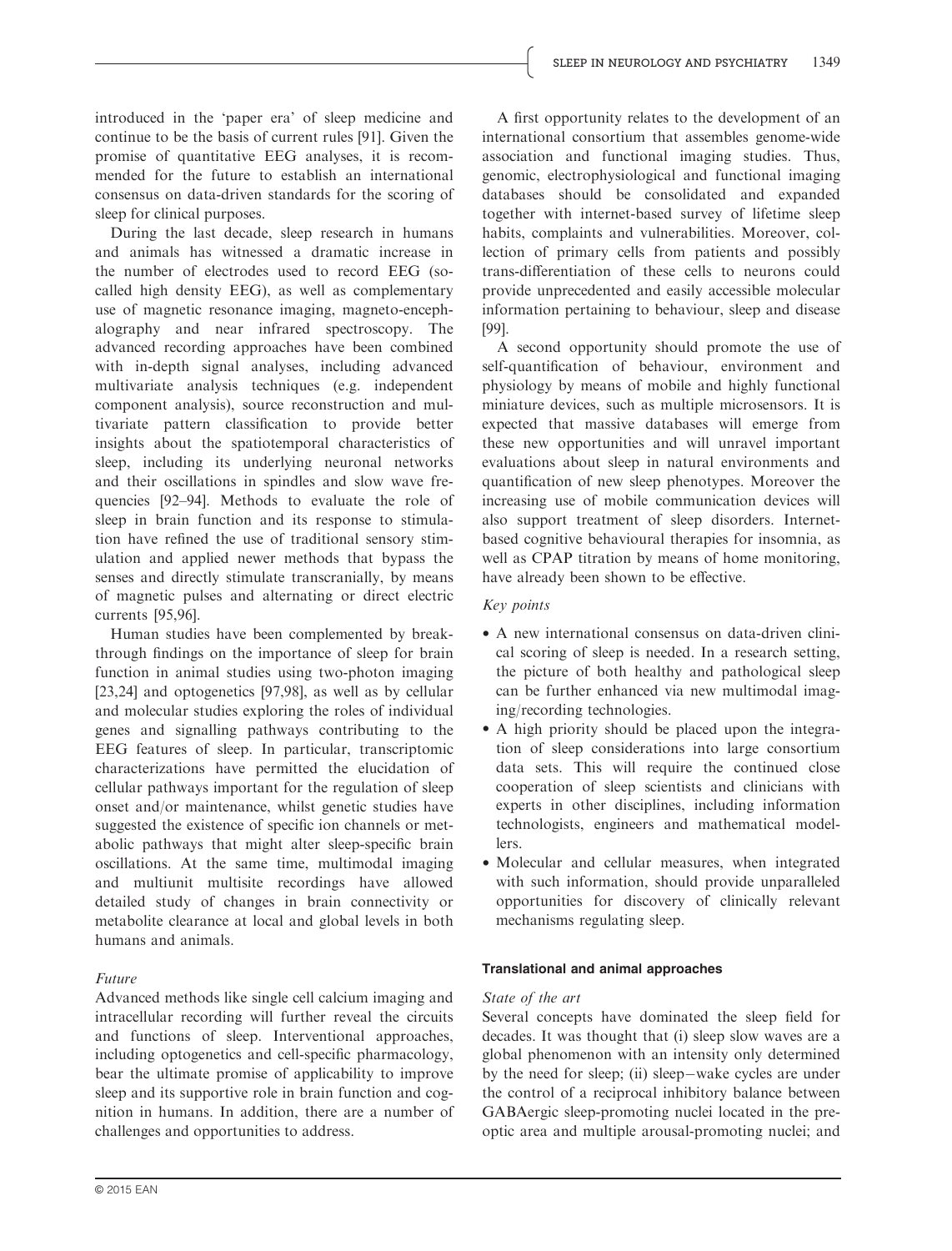(iii) REM sleep is generated by reciprocal interaction between monoaminergic and cholinergic neurons located in the brainstem.

Studies in animals over the last decade have deeply modified some of these concepts. First, it is now clear that sleep is not a uniform global process and that its depth varies amongst cortical structures depending on their activity during previous waking. Further, slow waves characteristic of sleep can occur locally during prolonged wakefulness. In addition, recent studies suggested that sleep facilitates clearance of metabolites and toxins such as  $\beta$ -amyloid from the brain [23]. It was also shown that adenosine in astrocytes plays a role in sleep homeostasis.

At the system level, it has been shown that glutamate and GABA-glycinergic pathways control REM sleep and are responsible for muscle atonia. This is highly relevant to RBD and the mechanisms of cataplexy, suggesting that glutamate release from hypocretin/orexin cells, for instance, participates in signal transduction together with hypocretin/orexin peptides. Optogenetics was used to confirm that neurons located in the lateral hypothalamus, in particular those containing melanin-concentrating hormone and GABA, facilitate the onset and maintenance of REM sleep state [98]. Finally, animal models have been developed for a few sleep disorders including narcolepsy, insomnia/sleep deprivation, SDB (intermittent hypoxia) and RBD, and promising new models are under development for RLS/PLMs [18]. More generally, 'rest' in simpler organisms such as fruit flies and worms have proven powerful models for research, and conclusions about sleep-relevant genes and pathways elucidated in these 'simple' organisms starts to be validated in mice and human.

# Future

A better phenotype characterization of sleep-wake in patients is now required to promote translational findings from animal models to clinical situations, and backwards. Besides the identification of sleep-wake neuronal populations, it is time to determine the mechanisms responsible for their functional connectivity and dynamics in basal conditions and under cognitive or physiological modifications. For example, the mechanisms responsible for inducing slow waves both globally and locally, as well as their relevant functions, remain to be identified. To fulfil these tasks, new methods to record and analyse brain network activity from cortical and subcortical structures with high temporal and spatial resolution (ideally cellular and molecular) should be developed (functional, structural, behaviour, longitudinal, magnetic resonance spectroscopy combined with high density EEG, multisite recordings, and activity imaging at cellular level) both in animals and possibly humans. In addition, the development and improvement of genetic engineering in animal models for SWDs is needed in mice and other mammalian models using new methods such as clustered regularly interspaced short palindromic repeats (CRISPR). The use of optogenetics and pharmaco-genetics will also bring further answers, provided that biological markers allowing the specific study of subtypes of GABA and glutamatergic neurons are adequately identified, e.g. by using gene expression analysis. Finally, utilization of cellular models for individual features of sleep-wake state could permit molecular discoveries at small-scale resolution. Key points

- $\bullet$  Increased knowledge of basic sleep-wake mechanisms using upcoming methods such as optogenetics, calcium imaging and CRISPR is needed.
- The development of relevant animal models for SWDs should be pursued to empower real opportunities for translational research approaches.

# **Discussion**

The aim of the workshop resulting in this paper was to group specialists representing the multidisciplinarity of both sleep medicine and science in order to summarize recent advances and discuss future perspectives related to the fields of neurology and psychiatry. The broad spectrum of knowledge and approaches in this workshop represented a true challenge, and led us to focus on the 10 topics discussed in this paper. Within each topic, specific research priorities were identified, which we have outlined above. However, connecting these 10 topics, several consensus conclusions and clinical priorities repeatedly emerge.

### State of the art and future perspectives

Overlapping brain mechanisms regulating sleep-wake, psychiatric and neurological functions probably explain the high frequency of SWDs in neurology and psychiatry. However, SWDs are often under-diagnosed in both specialties. With respect to sleep medicine, a clear-cut separation between neurology and psychiatry appears particularly difficult and often unjustified. Patients with SWDs often require multidisciplinary management, and well exemplify the need for a holistic approach in medicine.

Our understanding of the pathophysiology of SWDs in neurology and psychiatry has greatly improved. Such SWDs as narcolepsy and RBD represent experiments of nature, the study of which led to a better understanding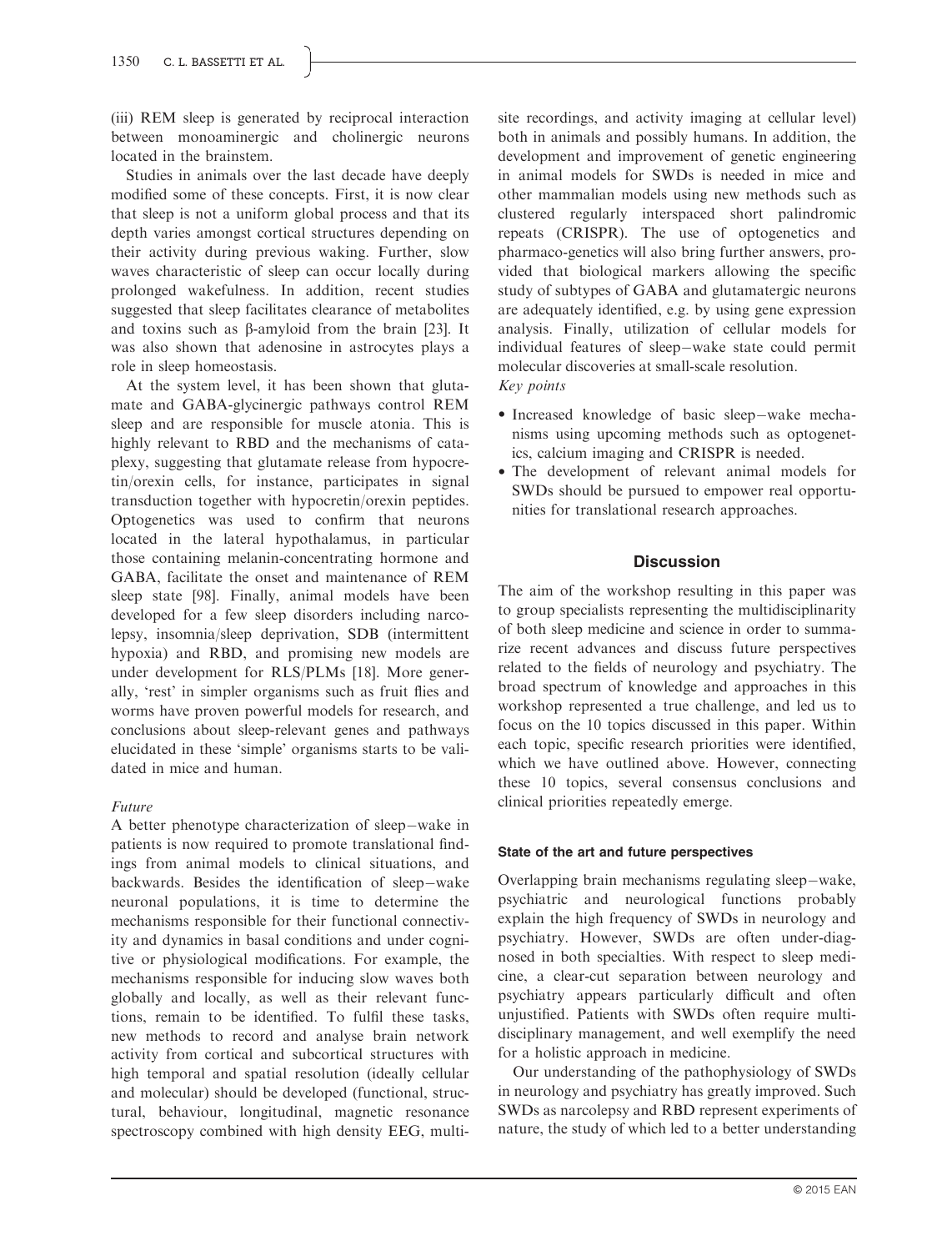of brain mechanisms underlying not only sleep and wake regulation but more generally cognitive, motor, emotion and autonomic pathways. In reverse, however, the translation of basic sleep-wake research to clinical practice remains inadequate. The necessity of a bidirectional interaction between clinical/human and basic/animal approaches is challenged by the increasing separation between these fields of research, more and more specialized. Such a difficulty of transfer of knowledge is particularly well recognizable in chronobiology, where great advances in our understanding of physiological mechanisms have had only a limited impact upon the management of psychiatric and neurological patients so far.

Sleep seems to play a fundamental role in maintaining brain and mental health. Accordingly, an increasing body of data suggests a negative influence of such SWDs as insomnia, SDB and circadian disturbances on the incidence, evolution and outcome of several neurological and psychiatric disorders. Detrimental interactions have also been documented for SWDs and learning/cognitive abilities in children, cerebrovascular disorders in adults, and neurodegenerative disorders in the elderly population. Systematic studies, including treatment interventions, are needed to prove causal relationships between most SWDs and neurological/psychiatric disorders.

With regard to research methodology, several new techniques such as functional and structural neuroimaging, high density EEG and intracranial recordings in patients, as well as optogenetics, calcium imaging and recombinatorial genetic engineering technologies in animals, are revolutionizing assessments of SWF and disturbances in animal and humans. Circadian rhythms are maintained by a set of classic clock genes that form complex and self-regulatory loops [100]. Recent genome-wide association studies have identified some loci that may contribute to the regulation of sleep duration [101,102]. These advances contrast with the limited standardization and validation in the diagnostic work-up of neurological and psychiatric patients with SWDs, which urgently needs to be improved.

Our improved understanding of the neurobiology of SWFs has led recently to the development of new pharmacological targets for the treatment of such SWDs as insomnia and narcolepsy. Pharmacology together with multiple ventilatory options for SDB, melatonin/light for circadian disorders and non-pharmacological approaches for insomnia altogether constitute the large armamentarium of treatment interventions available for SWDs in neurological and psychiatric patients. Unfortunately, few of these approaches have been tested and validated in largescale studies. Also, their impact on the long-term

outcome of neurological and psychiatric disorders is often poorly known.

### Actions needed

A discrepancy is clearly evident between the tremendous opportunity offered by our knowledge of SWFs and SWDs and its very limited application in the practice of neurology and psychiatry. Our working group identified four potential areas of action that could lead to a reduction of this gap.

1 Pre-graduate and postgraduate teaching in sleep and sleep medicine must be strengthened.

Teaching of sleep and sleep medicine is limited to a few hours in most medical curricula and typically a vertical integration between preclinical and clinical years is missing. Furthermore, most postgraduate training programmes in neurology and psychiatry only marginally include the management and implications of SWDs, or do not cover them at all. In Switzerland, for example, sleep medicine training will officially be included only in 2015 in the postgraduate requirements set by the national neurological society. More generally, awareness campaigns are also important not only for the general population but also for nonspecialized medical professionals, so that they become aware of the far-reaching implications of sleep health for patient well-being also in association with neurological and psychiatric symptoms and disorders.

**2** The creation of academic, multidisciplinary<br>sleep-wake centres should be fostered.

In such initiatives, medical, psychological and biological faculties should ideally be involved. The coexistence of both preclinical and clinical departments would favour not only the transfer of knowledge and a multidisciplinary approach in SWDs (see above) but also translational research projects including animal and basic science experiments.

3 Diagnostic approaches of SWDs in neurological and psychiatric patients must be simplified and validated.

There is an increasing demand for developing simple but reliable instruments to monitor SWFs and to diagnose SWDs in a natural environment and in a way that is more accessible and less costly than standard tests.

4 Treatment strategies for SWDs in neurology and psychiatry should be systematically tested (and supported).

It is important to move from cohorts composed of patients admitted to sleep centres to larger sample sizes drawn from the general population. The early diagnosis, treatment and whenever possible prevention of SWDs in neurology and psychiatry could yield great benefits in management of traditional neurological and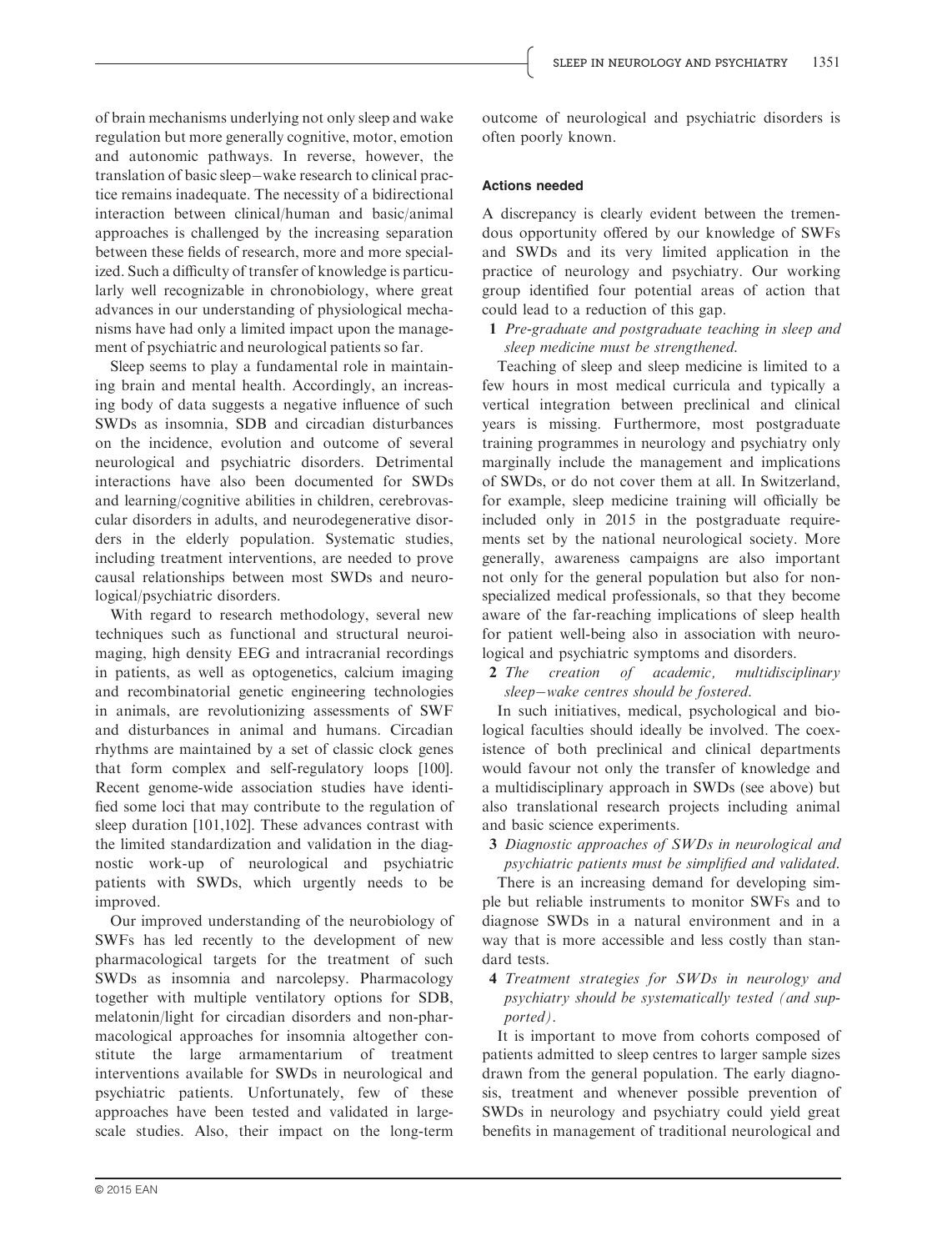psychological disorders, also in view of the increasing age of our society.

### Acknowledgements

We thank Mrs Yasmin Belloni of the Neurocentre of Southern Switzerland and Fondazione Neuroscienze Ticino (FNT) for her support in the organization of the meeting in Baveno. This meeting was supported by the following non-profit organizations/foundations: Alpine Sleep Summer School (ASSS, [www.sleep-summer](http://www.sleep-summer-school.ch)[school.ch](http://www.sleep-summer-school.ch)), FNT ([www.fondazioneneuroscienze.ch\)](http://www.fondazioneneuroscienze.ch), BENESCO (Bern Network for Sleep, Epilepsy and Consciousness), Fondazione Neureca [\(www.neure](http://www.neureca.org)[ca.org](http://www.neureca.org)), Sleep Neuroscience Association (SNA). Endorsed by: European Sleep Research Society (ESRS) and by the European Academy of Neurology (EAN).

### Disclosure of conflicts of interest

C. L. Bassetti: international UCB narcolepsy advisory board, international JAZZ advisory board, consultation fees/speaker honoraria for Servier, Vifor, Zambon. C. Cajochen: speaker honoraria by Servier, Advisis AG and Takeda. R. Khatami: international UCB narcolepsy advisory board. G. J. Lammers: international UCB narcolepsy advisory board. C. Nissen: speaker honoraria of Servier. D. Riemann: consultation fee for ABBVIE 2013. M. Tafti: international UCB narcolepsy advisory board. The remaining authors declare no financial or other conflicts of interest.

### **References**

- 1. Bassetti CL, Peigneux P, Dogas Z. ESRS European Sleep Medicine Textbook. Regensburg: European Sleep Research Society (ESRS), 2014.
- 2. Loke YK, Brown JW, Kwok CS, et al. Association of obstructive sleep apnea with risk of serious cardiovascular events: a systematic review and meta-analysis. Circ Cardiovasc Qual Outcomes 2012; 1: <sup>720</sup>–728.
- 3. Young T, Finn L, Peppard O, et al. Sleep disordered breathing and mortality: eighteen-year follow-up of the Wisconsin Sleep Cohort. Sleep 2008; 31: <sup>1071</sup>– 1078.
- 4. Sofi F, Cesari F, Casini A, et al. Insomnia and risk of cardiovascular disease: a meta-analysis. Eur J Prev Cardiol 2014; 21: <sup>57</sup>–64.
- 5. Ferini-Strambi L, Walters AS, Sica D. The relationship among restless legs syndrome (Willis–Ekbom Disease), hypertension, cardiovascular disease, and cerebrovascular disease. J Neurol 2014; 261: <sup>1051</sup>–1068.
- 6. Iranzo A, Fernandez-Arcos A, Tolosa E, et al. Neurodegenerative disorder risk in idiopathic REM sleep behavior disorder: study in 174 patients. PLoS One 2014; 9: e89741.
- 7. Baglioni C, Battagliese G, Feige B, et al. Insomnia as a predictor of depression: a meta-analytic evaluation of

longitudinal epidemiological studies. J Affect Disord 2011; 135: <sup>10</sup>–19.

- 8. Abbott RD, Ross GW, White LR, et al. Excessive daytime sleepiness and subsequent development of Parkinson disease. Neurology 2005; 65: <sup>1442</sup>–1446.
- 9. Ju YES, McLeland JS, Toedebusch CD, et al. Sleep quality and preclinical Alzheimer disease. JAMA 2013;
- 70: <sup>587</sup>–593. 10. Wirz-Justice A. Chronobiology and psychiatry. Sleep Med Rev 2007; 11: <sup>423</sup>–427.
- 11. Yaffe K, Laffan AM, Harrison SL, et al. Sleep-disordered breathing, hypoxia, and risk of mild cognitive impairment and dementia in older women. JAMA 2011; 306: <sup>613</sup>–619.
- 12. Bassetti CL, Hermann D. Sleep and stroke. Handb Clin Neurol 2011; 99: <sup>1051</sup>–1072.
- 13. Birkbak J, Clark AJ, Rod NH. The effect of sleep disordered breathing on the outcome of stroke and transient ischemic attack: a systematic review. J Clin Sleep Med 2014; 10: <sup>103</sup>–108.
- 14. Malow BA, Foldvary-Schaefer N, Vaughn BV, et al. Treating obstructive sleep apnea in adults with epilepsy. Neurology 2008; 71: <sup>572</sup>–577.
- 15. Riemersma-van der Lek R, Swaab DF, Twisk J, et al. Effect of bright light and melatonin on cognitive and noncognitive function in elderly residents of group care facilities. A randomized controlled trial. JAMA 2008;
- 299: <sup>2642</sup>–2655. 16. Lazar RM, Fitzsimmons BF, Marshall RS, et al. Remergence of stroke deficits with midazolam challenge. Stroke 2003; 33: <sup>283</sup>–285.
- 17. De Cock VC, Vidhailet M, Arnulf I. Sleep disturbances in patients with parkinsonism. Nat Clin Pract 2008; 4: 254–266.
- 18. Toth LA. Animal models of sleep disorders. Comp Med 2013; 63: <sup>91</sup>–93.
- 19. Kang JE, Limm MM, Holtzmann DM, et al. Amyloid- (beta) dynamics are regulated by orexin and the sleep-wake cycle. Science 2009; 326: 1005-1007.
- 20. Tassinari CA, Rubboli G, Gardella E, et al. Central pattern generators for a common semiology in frontolimbic seizures and in parasomnias. A neurothologic approach. Neurol Sci 2005; 26: <sup>225</sup>–232.
- 21. Mander BA, Rao V, Walker MP, et al. Prefrontal atrophy, disrupted NREM slow waves and impaired hippocampal-dependent memory in aging. Nat Neurosci 2013; 16: <sup>357</sup>–364.
- 22. Rasch B, Born J. About sleep's role in memory. Physiol Rev 2013; 93: <sup>688</sup>–766.
- 23. Xie L, Kang H, Xu Q, et al. Sleep drives metabolite clearance from the adult brain. Science 2013; 342: <sup>373</sup>–377.
- 24. Yang G, Lai CS, Cichon M, et al. Sleep promotes branch-specific formation of dendritic spines after learning. Science 2014; 344: <sup>1173</sup>–1178.
- 25. Stickgold R. Parsing the role of sleep in memory processing. Curr Opin Neurobiol 2013; 23: <sup>847</sup>–853.
- 26. Tononi G, Cirelli C. Sleep and the price of plasticity: from synaptic and cellular homeostasis to memory consolidation and integration. Neuron 2014; 81: 12-34.
- 27. Wilson MA, McNaughton BL. Reactivation of hippocampal ensemble memories during sleep. Science 1994;
- 265: <sup>676</sup>–679. 28. Huber R, Ghilardi MF, Massimini M, et al. Local sleep and learning. *Nature* 2004; **430:** 78–81.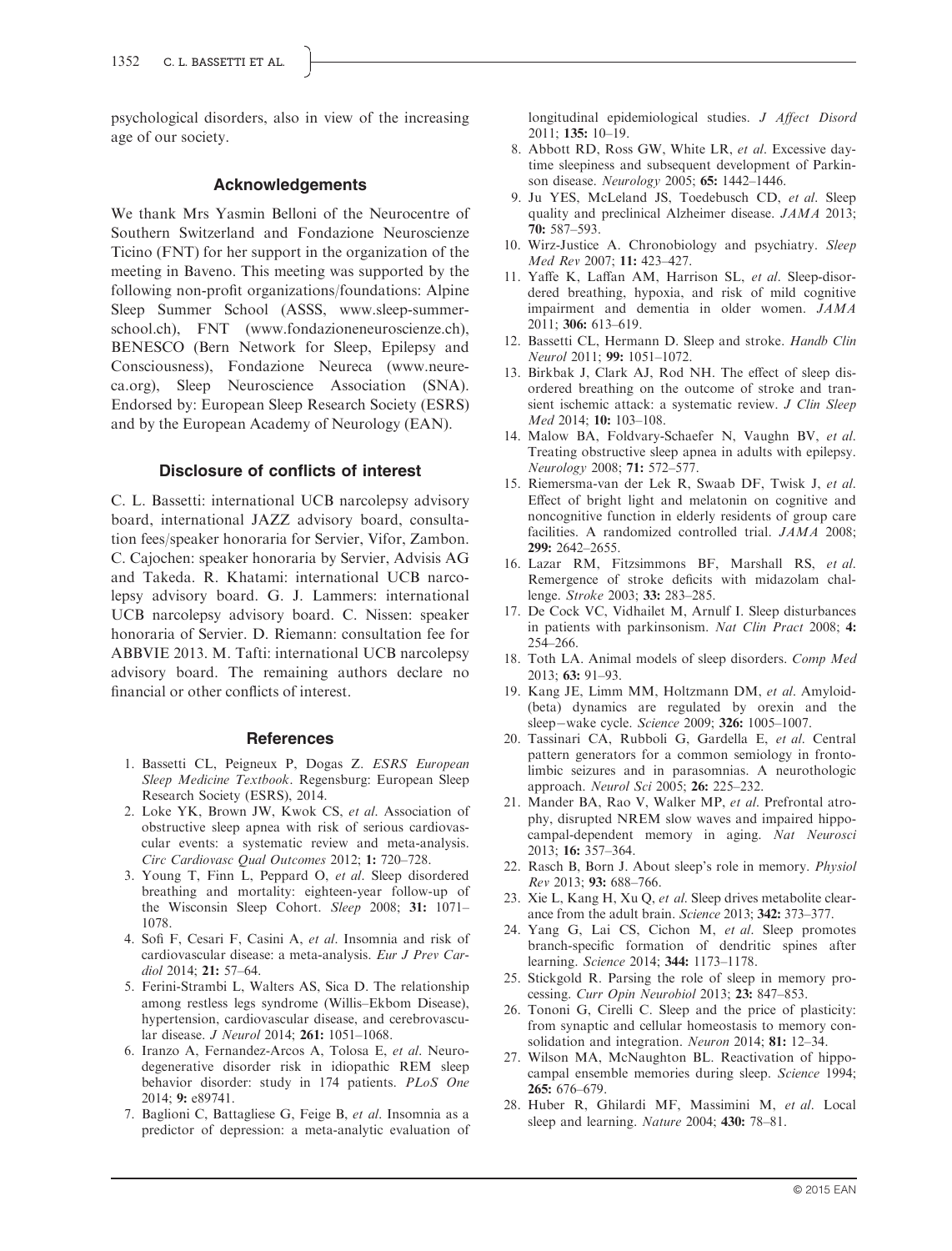- 29. Maquet P, Laureys S, Peigneux P, et al. Experiencedependent changes in cerebral activation during human REM sleep. Nat Neurosci 2000; 3: <sup>831</sup>–836.
- 30. Gais S, Albouy G, Boly M, et al. Sleep transforms the cerebral trace of declarative memories. Proc Natl Acad Sci USA 2007; 104: <sup>188778</sup>–188783.
- 31. Nir Y, Staba RJ, Andrillon T, et al. Regional slow waves and spindles in human sleep. Neuron 2011; **70:** 153–169.
- 32. Gorgoni M, D'Atri A, Lauri G, et al. Is sleep essential for neural plasticity in humans, and how does it affect motor and cognitive recovery? Neural Plast 2013; 2013: 103949.
- 33. Hodor O, Palchykova S, Baracchi F, et al. Baclofen facilitates sleep, neuroplasticity, and recovery after stroke in rats. Ann Clin Transl Neurol 2014; 1: <sup>765</sup>– 777.
- 34. Yaffe K, Falvey CM, Hoan T. Connections between sleep and cognition in older adults. Lancet Neurol 2014; 10: <sup>1017</sup>–1028.
- 35. Vgontzas AN, Fernandez-Mendoza J, Liao D, et al. Insomnia with objective short sleep duration: the most biologically severe phenotype of the disorder. Sleep Med Rev 2013; 17: <sup>241</sup>–254.
- 36. Baglioni C, Regen W, Teghen A, et al. Sleep changes in the disorder of insomnia: a meta-analysis of polysomnographic studies. Sleep Med Rev 2014; 18: <sup>195</sup>– 213.
- 37. Stoffers D, Altena E, van der Werf YD, et al. The caudate: a key node in the neuronal network imbalance of insomnia? Brain 2014; 137: <sup>610</sup>–620.
- 38. Koenigs M, Holliday J, Solono J, et al. Left dorsomedial frontal brain damage is associated with insomnia. J Neurosci 2010; 30: <sup>16041</sup>–16043.
- 39. Riemann D, Perlis ML. The treatments of chronic insomnia: a review of benzodiazepine receptor agonists and psychological and behavioral therapies. Sleep Med Rev 2009; 13: <sup>205</sup>–214.
- 40. Krystal AD, Richelson E, Roth T. Review of the histamine system and the clinical effects of H1 antagonists: basis for a new model for understanding the effects of insomnia medications. Sleep Med Rev 2013; 17: <sup>263</sup>– 272.
- 41. Michelson D, Snyder E, Paradis E, et al. Safety and efficacy of suvorexant during 1-year treatment of insomnia with subsequent abrupt treatment discontinuation: a phase 3 randomized, double-blind, placebocontrolled trial. Lancet Neurol 2014; 13: <sup>461</sup>–471.
- 42. NIH. RDoC: [http://www.nimh.nih.gov/research-priori](http://www.nimh.nih.gov/research-priorities/rdoc/index.shtml)[ties/rdoc/index.shtml](http://www.nimh.nih.gov/research-priorities/rdoc/index.shtml) (accessed 11/05/2015). Research domain oriented criteria (RDoC).
- 43. Drake CL, Friedmann NP, Wright KP, et al. Sleep reactivity and insomnia: genetic and environmental influences. Sleep 2011; 34: <sup>1179</sup>–1188.
- 44. Espie CA. 'Stepped care': a health technology solution for delivering cognitive behavioral therapy as a first line insomnia treatment. Sleep 2009; 32: <sup>1549</sup>–1558.
- 45. Volicer L, Harper DG, Manning BC, et al. Sundowning and circadian rhythms in Alzheimer's disease. Am J Psychiatry 2001; 158: <sup>704</sup>–711.
- 46. Benedetti F, Smeraldi E. Neuroimaging and genetics of antidepressant response to sleep deprivation: implications for drug development. Curr Pharm Des 2009; 15: <sup>2637</sup>–2649.
- 47. Bunny BG, Bunney WE. Mechanisms of rapid antidepressant effects of sleep deprivation therapy: clock genes and circadian rhythms. Biol Psychiatry 2013; 73: 1164–1171.
- 48. Quinto C, Gellido C, Chokroverty S, et al. Posttraumatic delayed sleep phase syndrome. Neurology 2000; 54: <sup>250</sup>–252.
- 49. Insel T, Cuthbert B. Toward a new classification framework for research on mental disorders. Am J Psychiatry 2010; 167: <sup>748</sup>–751.
- 50. Gaspar L, van de Werken M, Johansson AS, et al. Human cellular differences in cAMP-CREB signalling correlate with light-dependent melatonin suppression and bipolar disorder. Eur J Neurosci 2014; 40: <sup>2206</sup>– 2215.
- 51. Dallmann R, Brown SA, Gachon F. Chronopharmacology: new insights and therapeutic implications. Annu Rev Pharmacol Toxicol 2014; 54: <sup>339</sup>–346.
- 52. Iranzo A, Tolosa E, Gelpi E, et al. Neurodegenerative disease status and post-mortem pathology in idiopathic rapid-eye-movement sleep behaviour disorder: an observational cohort study. Lancet Neurol 2013; 12: <sup>443</sup>– 453.
- 53. Kaplan KA, Harvey AG. Hypersomnia across mood disorders: a review and synthesis. Sleep Med Rev 2009; 13: <sup>275</sup>–285.
- 54. Zunzunegui C, Gao B, Cam E, et al. Sleep disturbance impairs stroke recovery in the rat. Sleep 2011; 34: 1261–1269.
- 55. Cornelius JR, Pittock SJ, McKeon A, et al. Sleep manifestations of voltage-gated potassium channel complex autoimmunity. Arch Neurol 2011; 68: <sup>733</sup>–738.
- 56. Sabater L, Gaig C, Gelpi E, et al. A novel non-rapideye movement and rapid-eye-movement parasomnia with sleep breathing disorder associated with antibodies to IgLON5: a case series, characterisation of the antigen, and post-mortem study. Lancet Neurol 2014; 13: 575–586.
- 57. Landolt H, Glatzel M, Blatter T, et al. Sleep-wake disturbances in sporadic Creutzfeldt-Jakob disease. Neurology 2006; 66: <sup>1418</sup>–1424.
- 58. Morrell M, Jackson ML, Twigg GL, et al. Changes in brain morphology in patients with obstructive sleep apnoea. Thorax 2010; 65: <sup>908</sup>–914.
- 59. Kumar R, Farahvar S, Ogren JA, et al. Brain putamen volume changes in newly-diagnosed patients with obstructive sleep apnea. Neuroimage Clin 2014; 4: <sup>383</sup>– 391.
- 60. Canessa N, Castronovo V, Cappa SF, et al. Obstructive sleep apnea: brain structural changes and neurocognitive function before and after treatment. Am J Respir Crit Care Med 2011; 183: <sup>1419</sup>–1426.
- 61. Kylstra WA, Aaronson JA, Hofmann WF, et al. Neuropsychological functioning after CPAP treatment in obstructive sleep apnea: a meta-analysis. Sleep Med Rev 2013; 17: <sup>341</sup>–347.
- 62. Gagnadoux F, Le Vaillant M, Goupil F. Depressive symptoms before and after long-term CPAP therapy in patients with sleep apnea. Chest 2014; 145: <sup>1025</sup>–1031.
- 63. Bassetti CL. Primary and secondary neurogenic hypersomnias. Sleep Med Clin 2012; 7: <sup>249</sup>–261.
- 64. Burgess CR, Scammell TE. Narcolepsy: neural mechanisms of sleepiness and cataplexy. J Neurosci 2012; 32: 12305–12311.